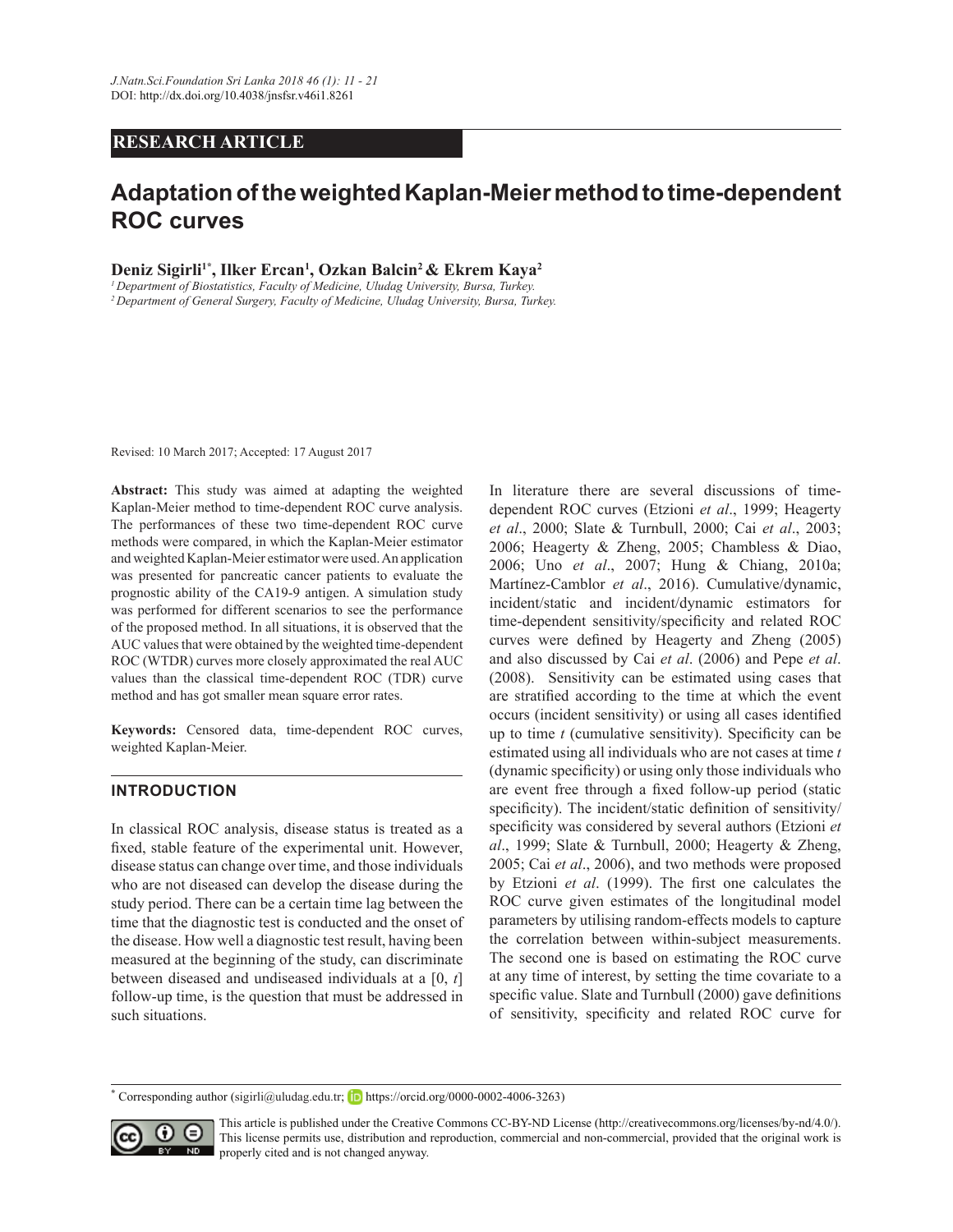the longitudinal biomarker data by focusing on fully Bayesian hierarchical models and the latent disease process models. Cai *et al*. (2006) used generalised linear models to estimate time-dependent ROC (TDR) curve with incident sensitivity in censored data. They modelled the dependence in time by using vectors of polynomial or spline basis functions.

 The present study was focused on the cumulative/ dynamic definition where each individual plays the role of control for times  $t \leq X$ , and then contributes as a case for times  $t > X$ , where *X* is the failure time. Timedependent ROC curves related to cumulative sensitivity and dynamic specificity has recently been used by a number of authors (Heagerty *et al*., 2000; Chambless & Diao, 2006; Uno *et al*., 2007; Song & Zhou, 2008; Hung & Chiang, 2010a; Wolf *et al*., 2011; Blanche *et al*., 2013a; Li *et al*., 2015; Li, 2016; Martínez-Camblor *et al*., 2016; Rodríguez-Álvarez *et al*., 2016). Heagerty *et al*. (2000) proposed estimators based on the cumulative distribution function of the biomarker and Kaplan-Meier estimator of the survival function. Since this method does not satisfy the condition of monotonicity for the ROC curve, they also proposed an estimator based on the nearest neighbour estimator of Akritas (Akritas *et al*., 1994), which estimates the bivariate distribution of the marker and the failure time using kernel smoothing techniques. Two methods were proposed by Chambless and Diao  $(2006)$ . The first one is a recursive calculation over the ordered times of events, analogous to the Kaplan-Meier approach to survival function estimation. This method does not guarantee the monotonicity. The second approach uses a regression survival model to estimate the conditional survival probability of the outcome at time *t* given the marker *Y*.

Song and Zhou (2008) defined the covariate specific time-dependent ROC curve using both the cumulative and incident sensitivity. Uno *et al*. (2007) and Hung and Chiang (2010a) have proposed estimators based on inverse probability of censoring weighting (IPCW). Blanche *et al*. (2013a) proposed a conditional IPWC method, which is the modified version of IPCW, to obtain a nonparametric estimator robust to markerdependent censoring. They gave a detailed review of the time-dependent ROC curve estimators proposed in literature and compared the properties. Wolf *et al*. (2011) introduced a method for calculating sensitivity and specificity for censored data based on the Nelson-Aalen estimator and they used isotonic regression to achieve monotonicity for the ROC curve. Li *et al*. (2015) proposed a weighting method to estimate cumulative/ dynamic time-dependent sensitivity/specificity and related ROC curve nonparametrically by using uniform

kernel, which has connections to the methods in Heagerty *et al*. (2000) and Chambless and Diao (2006). Martínez-Camblor *et al.* (2016) proposed a methodology, which assigns a probability of belonging to a group by using proportional hazard Cox regression model and Kaplan– Meier estimator for cumulative/dynamic ROC curve estimation. Rodríguez-Álvarez *et al*. (2016) proposed nonparametric regression estimators Nadaraya-Watson kernel weights for cumulative/dynamic ROC curves in the presence of covariate-dependent censoring. Also, Li (2016) studied estimation of cumulative/dynamic timedependent ROC and area under the ROC curve (AUC) for left-truncated and right-censored data.

The area under the ROC curve (AUC) was defined as the probability that the marker value of a randomly selected case exceeds the marker value of a randomly selected control (Hanley & McNeil, 1982; Pepe, 2003). The extension of AUC to the time-dependent setting has been discussed by many authors (Heagerty & Zheng, 2005; Chambless & Diao, 2006; Chiang & Hung, 2010; Hung & Chiang, 2010b; Cai *et al*., 2011; Viallon & Latouche, 2011; Schmid *et al*., 2015; Lambert & Chevret, 2016). The construction in their works was to estimate AUC (*t*) for each *t* time. Blanche *et al*. (2013b) presented different estimators of the time-dependent AUC for univariate survival data, longitudinal setting and competing events setting. The time-dependent ROC curve can be calculated by plotting the sensitivity *versus* 1-specificity for a range of cut-off values and the AUC can be calculated using standard numerical integration methods such as trapezoid rule (Campbell, 1994; Chambless & Diao, 2006).

 The term borrowing strength is typically used in Bayesian statistics and generally references an attempt to improve precision by using additional information from allied sources.

 The weighted likelihood (WL) function has been designed to incorporate information from populations that are relevant, but not of prime inferential interest to the study population (Hu, 1994). The WL function suggested by Hu and Zidek (2002) is based on the result of James and Stein (1961) insofar as, in terms of the sum of the mean-square-error-of-estimation criterion, the sample averages could be improved upon by borrowing information from the other samples – the so-called Stein paradox (James & Stein, 1961; Hu & Zidek, 2002). Similar to the James-Stein estimator, a WL estimator that facilitates drawing inferences on one sample by using additional information from different populations was suggested by Hu and Zidek (2002).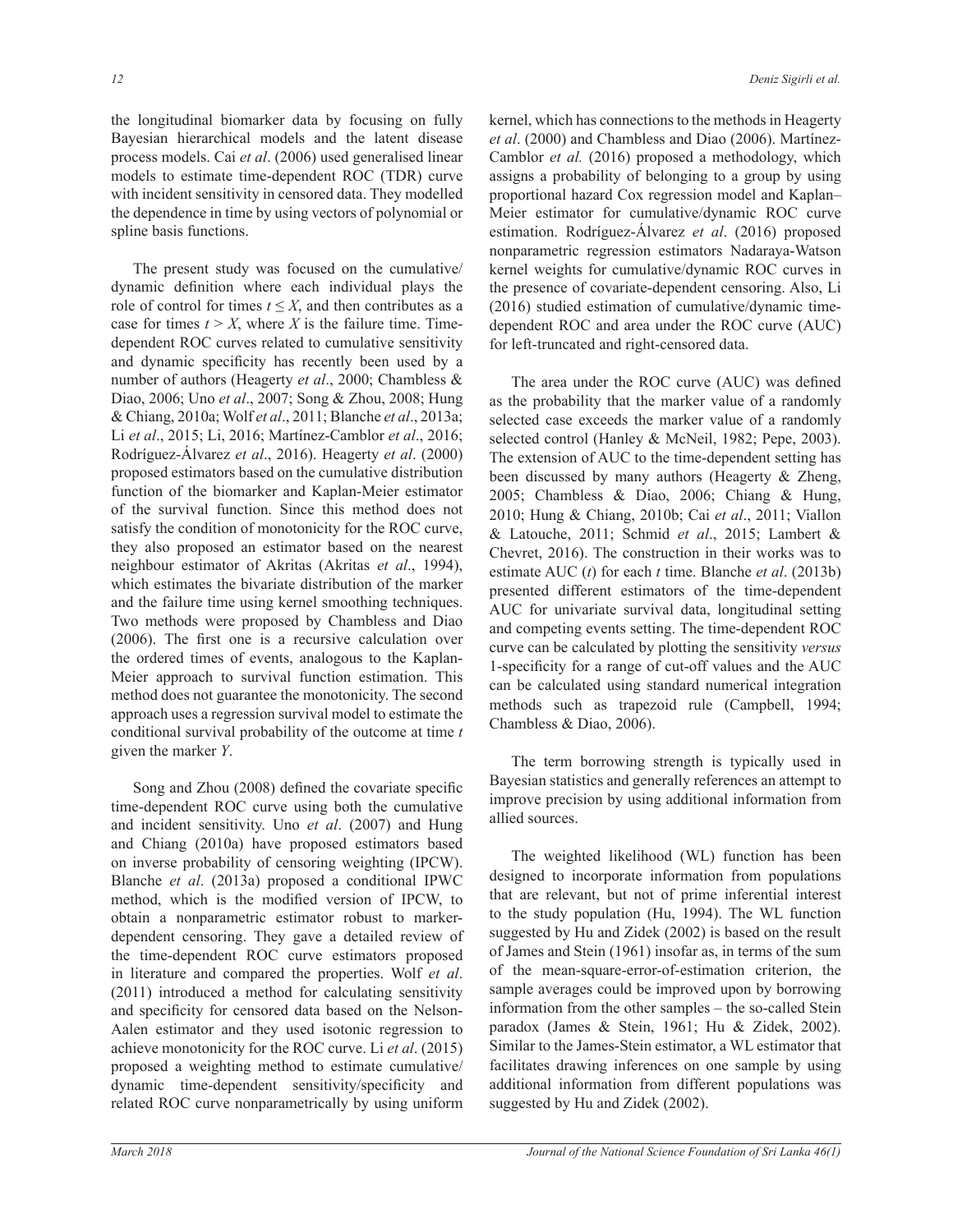Wang (2001), Wang et al. (2004), and Wang and Zidek (2005) used cross-validation procedure for adaptively (2005) used cross-vandation procedure for adaptively<br>choosing the weights and gave the analytical forms of the adaptive weights when the WL estimation is a linear combination of the maximum likelihood estimations. They estimated the WL whereby the data are regarded <sup>1</sup> as samples from *m* populations, and proposed adaptive weights, which were allowed to depend on the data. If the  $\Sigma_{i=1}^m$ distribution function of the first group is  $F_1$ , the weighted  $\frac{1}{2}$   $\frac{1}{2}$   $\frac{1}{2}$   $\frac{1}{2}$   $\frac{1}{2}$   $\frac{1}{2}$   $\frac{1}{2}$   $\frac{1}{2}$   $\frac{1}{2}$   $\frac{1}{2}$   $\frac{1}{2}$   $\frac{1}{2}$   $\frac{1}{2}$   $\frac{1}{2}$   $\frac{1}{2}$   $\frac{1}{2}$   $\frac{1}{2}$   $\frac{1}{2}$   $\frac{1}{2}$   $\frac{1}{2}$   $\frac{1}{2}$   $\frac{1}{2}$  as follows: and gave the analytical forms of<br>
en the WL estimation is a linear<br>
ximum likelihood estimations.<br>
whereby the data are regarded<br>
ulations, and proposed adaptive<br>
we to depend on the data. If the<br>  $\sum_{i=1}^{n_i} \lambda_i = 1$  and Edure for adaptively where  $N_i(s)$ .

$$
\hat{F}_{\lambda}(x) = \sum_{i=1}^{m} \lambda_i \hat{F}_i(x),
$$
\n...(1) where  $\hat{F}_i(t)$  is  $1 - \widehat{K}M_i(t)$  and the weights are chosen to  
\nminimise P( $\lambda$ ). In the objective function the squared

empirical distribution function related to the  $i^{\text{th}}$  population related to the *i*<sup>th</sup> population and  $X_{i_1}, \ldots, X_{i_{n_i}}$  is the sample of  $n_i$  individuals, drawn The contract text with the transportant text produced principle (traine, 20000, 2000). So the weighted empirical distribution function given adaptively weighted Kaplan-Meier estimates as non-<br>narametric estimators for lifetime data which borrows For just one population of interest, distribution to other *m-1* populations. for just one population of interest, that has a similar with  $\sum_{i=1}^{m} \lambda_i = 1$  and  $\lambda_i \geq 0$ , where  $\hat{F}_i(x)$  is the From the *t* population. Frame (2008a) showed that WE weights, which can be hoted as  $w_i$ , was<br>can be derived from the entropy maximisation principle (Plante, 2008b; 2009). So the weighted *Chois* (*MENDE)* weights. France (20000, 2009) ascenting the MAMSE weights for right-censored data and proposed  $\epsilon$  arror (MAMSE) weights. Plante (2008b; 2009) used parametric estimators for lifetime data, which borrows<br>strength from *m* different populations to draw inferences<br>used when the output variable parametric estimators for lifetime data, which borrows<br>strength from *m* different populations to draw inferences above, and suggested minimum averaged mean squared be given as from the  $i<sup>th</sup>$  population. Plante (2008a) showed that WL weights ା । ଏହା ପ୍ରାକ୍ତି କିଛି ବିଧାନ କରାଯାଏ ।<br>ବାସ୍ତା କିଛି ବିଧାନ କରାଯାଏ । ৈ  $\geq 0$ , where  $\hat{F}_i(x)$  is the  $(x)$  is the i<sup>th</sup> population

 $\mathcal{T}$ the discrimination ability of a marker. Id handle right-censored data in determining Meier estimator to obtain time-dependent ROC curves,<br>So eensored. The This article is aimed at using a weighted Kaplan-<br>Making attention to a be used when the property of the property of the property of the property of the property of the property of the property of the property of the prope which could handle right-censored data in determining is censored. They gave the which could handle right-censored data in determining  $\mathcal{L}$ 

 $\frac{1}{\sqrt{2}}$  ,  $\frac{1}{\sqrt{2}}$  ,  $\frac{1}{\sqrt{2}}$  ,  $\frac{1}{\sqrt{2}}$  ,  $\frac{1}{\sqrt{2}}$  ,  $\frac{1}{\sqrt{2}}$  ,  $\frac{1}{\sqrt{2}}$  ,  $\frac{1}{\sqrt{2}}$  ,  $\frac{1}{\sqrt{2}}$  ,  $\frac{1}{\sqrt{2}}$  ,  $\frac{1}{\sqrt{2}}$  ,  $\frac{1}{\sqrt{2}}$  ,  $\frac{1}{\sqrt{2}}$  ,  $\frac{1}{\sqrt{2}}$  ,  $\frac{1}{\sqrt{2}}$ 

Ξ

 $\overline{a}$ 

#### METHODOLOGY  $\frac{1}{\sqrt{1-\frac{1}{2}}\sqrt{1-\frac{1}{2}}\sqrt{1-\frac{1}{2}}\sqrt{1-\frac{1}{2}}\sqrt{1-\frac{1}{2}}\sqrt{1-\frac{1}{2}}\sqrt{1-\frac{1}{2}}\sqrt{1-\frac{1}{2}}\sqrt{1-\frac{1}{2}}\sqrt{1-\frac{1}{2}}\sqrt{1-\frac{1}{2}}\sqrt{1-\frac{1}{2}}\sqrt{1-\frac{1}{2}}\sqrt{1-\frac{1}{2}}\sqrt{1-\frac{1}{2}}\sqrt{1-\frac{1}{2}}\sqrt{1-\frac{1}{2}}\sqrt{1-\frac{1}{2}}\sqrt{1-\frac{1}{2}}\sqrt{1-\frac$ <mark>ŭ ŭ ŭ ŭ ŭ ŭ ŭ ŭ ŭ ŭ ŭ ŭ ŭ ŭ</mark><br>Dominista okazistano **METHODOLOGY** J.  $\blacksquare$   $\blacksquare$   $\blacksquare$   $\blacksquare$   $\blacksquare$   $\blacksquare$   $\blacksquare$   $\blacksquare$   $\blacksquare$   $\blacksquare$   $\blacksquare$   $\blacksquare$   $\blacksquare$   $\blacksquare$   $\blacksquare$   $\blacksquare$   $\blacksquare$   $\blacksquare$   $\blacksquare$   $\blacksquare$   $\blacksquare$   $\blacksquare$   $\blacksquare$   $\blacksquare$   $\blacksquare$   $\blacksquare$   $\blacksquare$   $\blacksquare$   $\blacksquare$   $\blacksquare$   $\blacksquare$   $\blacks$  $\overline{\phantom{a}}$   $\overline{\phantom{a}}$   $\overline{\phantom{a}}$   $\overline{\phantom{a}}$   $\overline{\phantom{a}}$   $\overline{\phantom{a}}$   $\overline{\phantom{a}}$   $\overline{\phantom{a}}$   $\overline{\phantom{a}}$   $\overline{\phantom{a}}$   $\overline{\phantom{a}}$   $\overline{\phantom{a}}$   $\overline{\phantom{a}}$   $\overline{\phantom{a}}$   $\overline{\phantom{a}}$   $\overline{\phantom{a}}$   $\overline{\phantom{a}}$   $\overline{\phantom{a}}$   $\overline{\$ ୀଵ

 $\overline{\phantom{a}}$ 

Ξ,

Let  $\lambda_{ij}$  be the death the for the *j* marvious in the  $\lambda_{ij}$  the marker values  $[c \in (-\infty, +\infty)]$ <br>*i*<sup>th</sup> population,  $V_{ij}$  be the censoring time for the *j*<sup>th</sup> the marker values  $[c \in (-\infty, +\infty)]$ beyond time  $t$ , which is a non-parametric estimator of the  $\left( \frac{\Delta_{ij}}{\Delta_{ij}}, \frac{\Delta_{ij}}{\Delta_{ij}} \right)$  To conserved for  $\ell = 1, \ldots, m, p$ beyond time *t*, which is a non-parametric estimator of the<br>survival function  $S(t)$ , can be written as below for the  $i^{th}$ <br>occur at the times of<br>By using the weight ι<br>Παραπομπές της συνθήκης<br>Παραπομπές της συνθήκης  $(Z_{ij}, \delta_{ij})$  is observed for  $i = 1, ..., m; j = 1, ..., n_i$ . The aimst Kaplan-Meier estimate of the probability of survival ime; thus, if  $\delta_{ij} = 1(V_{ij} \geq X)$ <u>(Figure of Figure</u>  $\tilde{a}$  ( The same of the  $i^m$  population, and  $\lambda_{ij} = \min(\lambda_{ij}, V_{ij})$ ୀଵ be the follow-up time; thus, if  $\delta_{ij} = 1(V_{ij} \ge X_{ij})$ , then<br> $(Z_i, \delta_j)$  is observed for  $i = 1$ ,  $m : i = 1$ ,  $n$ . The the i<sup>th</sup> nomination of the  $i^{\text{th}}$  population, and  $Z_{ij} = \min(X_i)$ survival function  $S(t)$ , can be written as below for the  $i<sup>m</sup>$  because at the survival population (Kaplan & Meier, 1958):<br>By using the weak of the survival is individual of the  $i^{\text{th}}$  population, and  $Z_{ij} = \min(X_{ij}, Y_{ij})$  the sample size for  $Y > c$  may be sm  $(Z_{ij}, \delta_{ij})$  is observed for  $i = 1, ..., m; j = 1, ..., n_i$ . The aimed at increasing the s ܼǡ ߜሻ ݅ ൌ ͳǡ ǥ ǡ ݉Ǣ ݆ ൌ ͳǡ ǥ ǡ ݊ Kaplan-Meier estimate of the probability of survival  $\frac{me}{\epsilon}$  ܯܭ  $\frac{1}{\sqrt{2}}$ beyond time *t*, which is a non-parametric estimator of the ݏ݂݁ܿ݅݅ܿ݅ݕݐሺܿǡ ݐሻ ൌ ܲሺܻ<sup>ଵ</sup> ܿȁܦ<sup>ଵ</sup>

$$
\widehat{KM}_i(t) = \prod_{0 \le s \le t} \left\{ 1 - \frac{dN_i(s)}{Y_i(s)} \right\},
$$
\ndistribution  
\ncan be written  
\n...(2) (5) and equa

Ī

 $\overline{a}$ 

ሺݐሻǤሺͶሻ

<mark>" ართი ართი ართი ართ</mark>

 $\overline{\phantom{a}}$ ିମ $\overline{\phantom{a}}$ ିମ $\overline{\phantom{a}}$ ିମ $\overline{\phantom{a}}$ ିମ $\overline{\phantom{a}}$ ିମ $\overline{\phantom{a}}$ ିମ $\overline{\phantom{a}}$ 

where  $N_i(s) = \sum_{j=1}^{n} 1(Z_{ij} \leq s, \delta_{ij} = 1)$  $n_i$  $j=1$  $N_i(s) = \sum_{i=1}^{n} 1(Z_{ij} \le s, \delta_{ij} = 1), \ dN_i(s) = N_i(s) - N_i(s^{-}),$  $n_{\tilde{t}}$  $j=1$  $=$   $\sum 1(Z_{ij} \leq s, \delta_{ij} = 1), dN_i(s) = N_i(s) - N_i(s^{-}),$  $\text{Par} \qquad Y_i(s) = \sum_i 1(Z_{ij} \geq s)$  $n_i$  $j=1$  $(a) = \sum 1(Z_{ij} \ge s)$ . An optimisation problem in which  $Y_i(s) = \sum_{i} 1(z_i \geq s)$ . An optimisation problem in which  $\mathbf{i}$  $=1$ timisation problem in which  $n_i$   $j=1$  $(7)$  $j=1$  $\geq 1(Z)$  $\mathcal{L}$  $n_i$   $\qquad$   $\qquad$   $\qquad$   $\qquad$   $\qquad$   $\qquad$   $\qquad$   $\qquad$   $\qquad$   $\qquad$   $\qquad$   $\qquad$   $\qquad$   $\qquad$   $\qquad$   $\qquad$   $\qquad$   $\qquad$   $\qquad$   $\qquad$   $\qquad$   $\qquad$   $\qquad$   $\qquad$   $\qquad$   $\qquad$   $\qquad$   $\qquad$   $\qquad$   $\qquad$   $\qquad$   $\qquad$   $\qquad$   $\qquad$   $\qquad$   $\qquad$   $\rightarrow$ is a linear  $Y_i(s) = \sum 1 \{Z_{ij} \ge s\}$ . An optimisation problem in which  $\frac{dX}{dX}$  is the contract  $\sum_{i=1}^{n} f(x_i, y_i) = \sum_{i=1}^{n} f(x_i, y_i)$ 

the optimal weights can be obtained, which minimises the objective function given below under the constraints  $\sum_{i=1}^{m} \lambda_i = 1$  and  $\lambda_i \geq 0$  was defined by Plante (2009):

$$
\text{ven} \qquad \text{P}(\lambda) = \int_0^U \left[ \left\{ \hat{F}_1(t) - \sum_{i=1}^m \lambda_i \hat{F}_i(t) \right\}^2 + \sum_{i=1}^m \lambda_i^2 \hat{var} \left\{ \hat{F}_i(t) \right\} \right] d\hat{F}_1(t), \tag{3}
$$

 $\frac{1}{\text{tau}}$  that make  $F_i(t)$  close to  $F_1(t)$  should be selected. U is pulation the upper limit, which is set smaller than the largest (x) is the that make  $\hat{F}_i(t)$  close to  $\hat{F}_1(t)$  should be selected. U is minimise  $P(\lambda)$ . In the objective function the squared is the squared in the squared in the squared in the squared in the squared in the squared in the squared in the squared in the squared in the squared in the squared i individuals, drawn follow-up time. An algorithm for obtaining these optimal and and difference was required to be minimised so that weights that make  $\hat{\mathbf{E}}(t)$  alone to  $\hat{\mathbf{E}}(t)$  should be selected. If is weights, which can be noted as  $w_i$ , was also proposed  $\mathbf{G}$  and  $\mathbf{G}$  and  $\mathbf{G}$  and  $\mathbf{G}$  and  $\mathbf{G}$  and  $\mathbf{G}$  and  $\mathbf{G}$  and  $\mathbf{G}$  and  $\mathbf{G}$  and  $\mathbf{G}$  and  $\mathbf{G}$  and  $\mathbf{G}$  and  $\mathbf{G}$  and  $\mathbf{G}$  and  $\mathbf{G}$  and  $\mathbf{G}$  and  $\mathbf{G}$  and ple (Plante, 2008b; 2009). So the weighted Kaplan-Meier estimate for the probability of survival beyond time *t* can be given as

$$
\hat{S}_{WKM}(t) = 1 - \sum_{i=1}^{m} w_i \hat{F}_i(t) \,. \tag{4}
$$

find can take place at any time arter are angulosite test<br>has been administered. Heagerty *et al.* (2000) proposed  $\frac{1}{\epsilon}$ m these sensitivity and specificity definitions, conditional<br>survival functions are estimated on different subsamples In ability of a marker.<br>
In these sensitivity and specificity definitions, conditional<br>
curvival functions are actimated on different subsemples Is censored. They gave time-dependent sensitivity and specificity using Bayes' theorem (Heagerty *et al.*, 2000).  $\frac{1}{\sqrt{1-\frac{1}{n}}\sqrt{1-\frac{1}{n}}\sqrt{1-\frac{1}{n}}\sqrt{1-\frac{1}{n}}$  when *c* varies. Let  $Y_{ij}$  be a continuous diagnostic test est our at the times of follows from all Exam be written again as follow<br>(2) (5) and equation (6); to draw interences<br>that has a similar used when the output variable of interest is an event  $\frac{d^2}{dx^2}$  a weighted Kaplan-<br>function that can be used when the disease onset time aimed at increasing the sample size by using Plante's anned at increasing the sample size by using 1 lantes<br>method (2009). The weighted conditional Kaplan-Meier of the surface rational random  $S(y)$  and  $y$  distribution function of *Y*, the sensitivity and specificity  $\frac{1}{2}$  is the survival function  $S(t)$  and by using the sample sample of the survival function  $S(t)$  and by using the sample Satur, which borrows<br>National Various approaches have been proposed that can be function that can be used when the disease onset time<br>is censored. They gave time-dependent sensitivity and a ROC curve estimator based on the Kaplan-Meier  $(\vec{r}, \vec{v}_{ij})$  are sumple size for  $\vec{r} > \vec{c}$  may be since for getting the conditional Kaplan-Meier estimate. In this paper, it is occur at the times of failure from all the populations. Fitten as below for the  $i<sup>th</sup>$  ovecan at the times of failure from an the populations.<br>  $\overline{58}$ : diate in the form interpretation in the term of the  $j^{\text{th}}$  the marker values  $[c \in (-\infty, +\infty)]$ . For large values of *c*,  $Y > c$  may be small for getting the  $\frac{d\theta}{dx}$ , can be written again as follows, respectively in equation Let  $X_{ij}$  be the death time for the  $j^{\text{th}}$  individual in the  $(i = 1, ..., m; j = 1, ..., n_i)$  and c is the cut-o  $j^{\text{th}}$  population.  $V$  be the conservance time for the  $j^{\text{th}}$  the marker values  $[c \in (-\infty, +\infty)]$  For large  $\frac{1}{11}$   $\frac{1}{11}$   $\frac{1}{11}$  $\mathcal{N}$   $\mathcal{N}$   $\mathcal{N}$   $\mathcal{N}$   $\mathcal{N}$   $\mathcal{N}$   $\mathcal{N}$   $\mathcal{N}$   $\mathcal{N}$   $\mathcal{N}$   $\mathcal{N}$   $\mathcal{N}$   $\mathcal{N}$   $\mathcal{N}$   $\mathcal{N}$   $\mathcal{N}$   $\mathcal{N}$   $\mathcal{N}$   $\mathcal{N}$   $\mathcal{N}$   $\mathcal{N}$   $\mathcal{N}$   $\mathcal{N}$   $\mathcal{N}$   $\mathcal{$ result measured on the  $j^{\text{th}}$  individual of the  $i^{\text{th}}$  population that can take place at any time after the diagnostic test  $\mathbf d$ and in the  $(i = 1, ..., m; j = 1, ..., n_i)$  and c is the cut-off value for  $V_{\text{th}}$  and  $V_{\text{th}}$  estimate will typically be smoother since steps can  $\frac{d}{d}$  $\mathcal{L}^{\text{max}}$ 

Ξ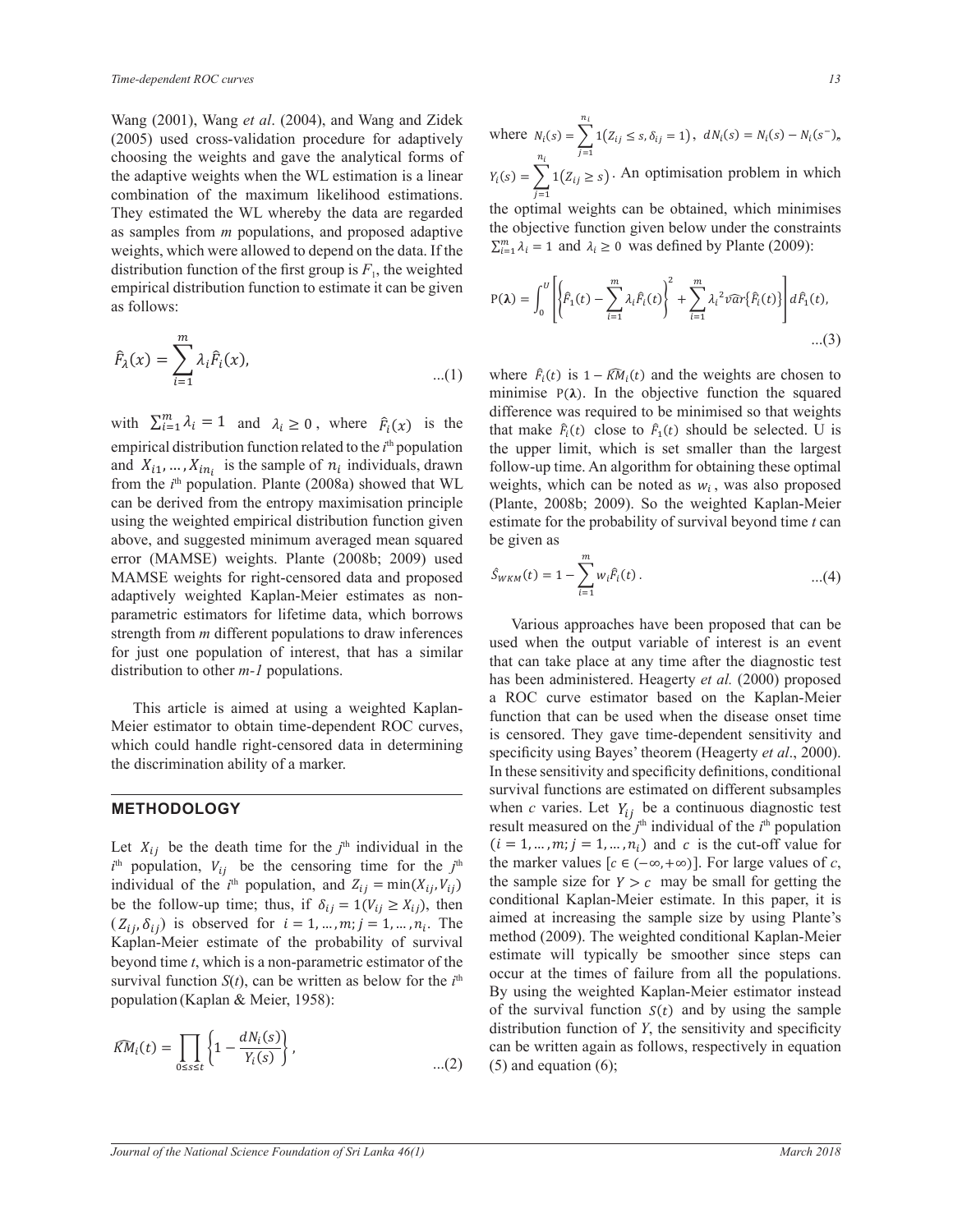sensitivity(c, t) =  $P(Y_1 > c | D_1(t) = 1)$  by using the weighted sensitivity(c, t) =  $P(Y_1 > c | D_1(t) = 1)$  for the number of populatio  $\Gamma$  $\dots(5)$   $\frac{9}{4}$  $=\frac{\{1-S_{WKM}(t|Y>c)\}\{1-F_{Y_1}(c)\}}{\{1-\hat{S}_{WKM}(t|Y>c)\}}$  $= \frac{(1 - \sigma_{WKM}(s_1, 1 - \sigma)) (1 - \sigma_{VKM}(s_2))}{\{1 - \hat{S}_{WKM}(t)\}}$  $...(5)$  $= \frac{(1 - 3W_{KM}(t) - 2C)(1 - 1Y_{1}(t))}{(1 - 3W_{KM}(t))}$  sample since  $\frac{1}{\sqrt{2}}$  $\mathcal{T}(\mathcal{T})$  $(2 - \nu_{W\Lambda}N_{V\Lambda})$  $(1 - \frac{1}{\sigma})$  ${1 - \hat{S}_{WKM}(t|Y > c)} \{1 - \hat{F}_{Y_{k}}(c)\}$  rot the number of populations and  ${1 - \hat{S}_{WKM}(t|Y > c)} \}$  $\cdots$ <sup>(2)</sup> fro ሺ݅ ൌ ͳǡ ǥ ǡ ݉Ǣ ݆ ൌ ͳǡ ǥ ǡ ݊ሻ ܿ א ሺെλǡ λሻ ܻ ܿ ܵሺݐሻ  $\{1 - \hat{S}_{WKM}(t)\}$   $50 - 250, 100 - 25$  $\{1 - \hat{S}_{WKM}(t|Y > c)\}\{1 - \hat{F}_{Y_1}(c)\}\$  $= \frac{(1 - 3WKM(t)T^2C)^{3}(1 - r_{Y_1}C)}{T^2}$ 

*specificity*(*c*, *t*) = 
$$
P(Y_1 \le c | D_1(t) = 0) = \frac{\hat{S}_{WKM}(t | Y \le c) \hat{F}_{Y_1}(c)}{\hat{S}_{WKM}(t)}
$$
 by taking  
log(time)  
 $\dots(6)$  by taking  
 $\rho$  was to  
value in

the 1<sup>st</sup> population with  $D_1(t) = 1$  indicating that the distribution as [log() the 1<sup>st</sup> population with  $D_1(t) = 1$  indicating that the censoring rates. Censor  $S_{WKM}(t) = \sum_{i=1}^{m} w_i S_i(t)$ ;  $S_{WKM}(t|Y > c)$  is the conditional using the measurement  $\alpha$   $\beta$   $\gamma$   $\beta$   $\gamma$  $i = 1, ..., m$  as  $S_{WKM}(t|Y > c) = \sum_{i=1}^{m} w_i S_i(t|Y_i > c)$ ; and Sir  $S_{WKM}(t)$  is the proposed estimator for the 1<sup>st</sup> population's positive (FP) values survival function,  $S_1(t)$ , which is the parameter of and true positive (TP) va difference between  $\hat{S}_{WKM}(t)$  and  $S_1(t)$ . Likewise,  $\hat{F}_{Y_1}(c)$  rate corresponding to the given by Plante *et al.* (2008a; 2009), which is used to calculate then by averaging the AUC where,  $D_1(t)$  denotes failure status at any time t for<br>distribution as  $\left[\log(V)\right] \sim N(\mu = 0,$ ሺݐሻ weighted Kaplan-Meier estimator for the 1<sup>st</sup> population,<br>and 60 – 70 %. The ROC cu andioi<br>.  $\mathbb{R}$ Explain-victor estimator for the 1 population calculated<br>by using data from  $Y_i > c$  subsets of *m* populations for the 1<sup>st</sup> gr Kaplan-Meier estimator for the 1<sup>st</sup> population calculated  $\frac{1}{2}$  curve the continuous data from K<sub>1</sub> to the leader of a properties from  $\frac{1}{2}$ survival function,  $S_1(t)$ , which is the parameter of and and interest. So the weights are chosen to minimise the rates πο από σε πίση που που προσφαλείσει σε συμβάτιση σε σε πια παίνα για τον που τον προσφαλείον σε πια φαγίσει στ<br>distribution function. The steps of the algorithm proposed the trapezoidal rul to the 1<sup>st</sup> population since it is the population of in  $r_{Y_1}(c) - \sum_{i=1}^{\infty} w_i r_{Y_i}(c)$  where  $r_{Y_i}(c) = \frac{1}{n_i} \sum_{j=1}^{\infty} 1$  ( $r_{ij} \le c$ ). Here is an estimator for the first population's cumulative for a given simulation. AUC by France *et al.* (2006a, 2009), which is used to calculate the dividend weights, had been conducted as to never give 0 weight simulations to get an e  $\frac{1}{3}$  may be a concluded as to never give  $\sigma$  weight simulation. calculated by using data from m populations as Kaplan-Meier functional subject has had an event prior to time *t*;  $S_{WKM}(t)$  is the  $40 - 30\%$ ,  $40 - 50\%$ ,  $40 - 50\%$  $F_{Y_1}(c) = \sum_{i=1}^m w_i \hat{F}_{Y_i}(c)$  where  $\hat{F}_{Y_i}(c) = \frac{1}{n_i} \sum_{j=1}^n 1(Y_{ij} \le c)$ . Here was implement భ distribution function. The steps of the algorithm proposed the trapezoidal rule u specificity(c, t) = P(Y<br>where,  $D_1(t)$  denot<br>the 1<sup>st</sup> population<br>subject has had an e<br>weighted Kaplan-M<br>calculated by usin<br> $S_{WKM}(t) = \sum_{i=1}^{m} w_i S_i(t)$ <br>Kaplan-Meier estims<br>by using data from  $\ddot{t}$  $S_{WKM}(t)$  is the proposed estimator for the 1 population s potentially possible survival function,  $S_1(t)$ , which is the parameter of and difference between  $\hat{S}_{WKM}(t)$  and  $S_1(t)$ . Likewise,  $\hat{F}_{Y_1}(c)$  rate corresponding to the given F ሺܿሻ  $\alpha$  The T population since it is the population of interest. and AUC values we J,  $f(x) = \frac{r_1 - r_2}{r_1}$  was himpton was himpton was himpton was himpton was himpton. to the 1<sup>st</sup> population since it is the population of interest. and AUC values timator for the 1<sup>st</sup> population's was improved.  $\frac{1}{2}$  рориганоны тог

#### $\blacksquare$ **Simulation methodology and scenarios** estimator (He ሾሺܸሻሿ̱ܰሺߤ ൌ Ͳǡ ߪ ൌ ͳሻ ܿ<sup>ଵ</sup> ܿ<sup>ଶ</sup> ݊<sup>ଵ</sup> ൌ ͳͲͲ ݊<sup>ଶ</sup> ൌ ʹͷͲ ߩ<sup>ଵ</sup> ൌ െͲǤ  $\alpha$  $\alpha$   $\alpha$   $\alpha$   $\alpha$   $\alpha$   $\alpha$   $\alpha$   $\alpha$

 $\overline{a}$ It is aimed at comparing the AUC values obtained Kapl Home the time dependent Roce carve dange the from the time-dependent ROC curve using the  $\mathbf{F} = \mathbf{F} \mathbf{F} \mathbf{F}$ 

by using the weight from  $[\log(X), Y] \sim N(\mu_1 = 0, \mu_2 = 0, \sigma_1 = 1, \sigma_2 = 1, \rho)$  $\ddot{\phantom{a}}$ value indicates a smaller event time. Independent censoring rates. Censoring rates  $(c_1-c_2)$  were taken as (b) For the number of populations  $m - 2$ , a variety of sample sizes  $(n_1 - n_2)$ ;  $25 - 50$ ,  $25 - 100$ ,  $50 - 100$ ,  $50 - 100$  $\frac{Y \leq c}{Y}$   $\frac{F_{Y_1}(c)}{Y}$  by along the constant of  $\frac{C_1}{Y_1}(c)$  $\frac{1}{20}$  – 30 %, 40 – 30 %, 40 – 70 %, 60 – 30 %, 60 – 30 %, 60 – 30 %, and 60 – 70 %. The ROC curve, which uses the weighted  $\frac{1}{250-250}$ ,  $\frac{1}{250-250}$ ,  $\frac{1}{250}$  and  $\frac{1}{250}$  and  $\frac{1}{250}$ , death times and value indicates a sinality event time. Independent<br>censoring times were generated from censored normal distribution as  $[\log(V)] \sim N(\mu = 0, \sigma = 1)$  for fixed 1 calculated curve that uses the Kaplan-Meier function was calculated  $\gamma$ <sup>s</sup> positive (FP) values were fixed to be 0.01, 0.02,..., 0.99  $t = P(Y_1 > c | D_1(t) = 1)$  by using the weighted Kaplan-Meier function.  $(5)$  continuous diagnostic test result  $S_{WKM}(t)$   $\qquad \qquad \rho$  was taken to be negative so that the higher marker unction was cale  $\frac{1}{\pi}$  and  $\frac{1}{\pi}$  step that uses the Kaplan–Meter ranction was calculated<br>can for the 1<sup>st</sup> group using the measurements of the 1<sup>st</sup> group. and true positive (TP) values were estimated at these FP 1.0.3 package for the method which uses Kaplan-Meier  $\ldots$ ( $\circ$ ) from  $(-30\%, 40 - 50\%, 40)$  $\kappa$ артап-метет типетон was careurated for the T group rates. The (FP, TP) pairs were estimated and then the TP  $f(x)(t|Y \le c) \hat{F}_{Y_1}(c)$  by taking the correlation between the marker and the  $40 - 30\%$ ,  $40 - 50\%$ ,  $40 - 70\%$ ,  $60 - 30\%$ ,  $60 - 50\%$ , nd Simulation strategy used by Heagerty and Zheng (2005) tained Kaplan-Meier and weighted Kaplan-Meier estimators for  $(5)$  continuous diagnostic test results were generated  $\frac{Y \leq c}{W_M(t)}$  log(time) as  $\rho = -0.7$ , , , o , o. 1.<br>n-Meier fu  $P(Y_1 \le c|D_1(t) = 0) = \frac{S_{WKM}(t)T \le cJ F_{Y_1}(c)}{\hat{S}_{WKM}(t)}$  log(time) as  $\rho = -0.7$  and  $\rho = -0.8$ . Per convention,  $(c)$  rate corresponding to the given FP rate was interpolated For the number of populations  $m = 2$ , a variety of  $Kaplan-Meier function was calculated for the 1<sup>st</sup> group$ ܵଵሺݐሻ ܵመௐெሺݐሻ ܵଵሺݐሻ ܨ  $\frac{1}{2}$  $\frac{f(2 + P_{t_1}(0))}{f(t)}$  sample sizes (*t*) was implemented. To create the 'true' ROC curve, false for a given simulation. AUC values were calculated by the trapezoidal rule using these TP and FP pairs and then by averaging the AUC values over the number of simulations to get an estimate of the true AUC. TP, FP and AUC values were calculated using the survivalROC estimator (Heagerty & Saha-Chaudhuri, 2013). ROC curves and AUC values were calculated by using the the 1st sample. One thousand repetitions were performed for each scenario.

**Table 1:** AUC values obtained for  $\rho = -0.7$  for different censoring rates and sample sizes

| $c_1 = 0.40$ , $c_2 = 0.30$ |         | <b>WTDR</b> |           |            | <b>TDR</b> |            |           |            |
|-----------------------------|---------|-------------|-----------|------------|------------|------------|-----------|------------|
| $n, -n,$                    | Mean    | <b>SEM</b>  | <b>SD</b> | <b>MSE</b> | Mean       | <b>SEM</b> | <b>SD</b> | <b>MSE</b> |
| $25 - 50$                   | 0.80207 | 0.00361     | 0.11416   | 0.01591    | 0.78198    | 0.00523    | 0.16532   | 0.03276    |
| $25 - 100$                  | 0.81149 | 0.00330     | 0.10435   | 0.01284    | 0.78191    | 0.00526    | 0.16632   | 0.03310    |
| 50-100                      | 0.83075 | 0.00234     | 0.07408   | 0.00611    | 0.81100    | 0.00384    | 0.12128   | 0.01670    |
| 50-250                      | 0.83840 | 0.00196     | 0.06206   | 0.00415    | 0.81324    | 0.00382    | 0.12086   | 0.01641    |
| $100 - 250$                 | 0.84567 | 0.00145     | 0.04599   | 0.00222    | 0.83734    | 0.00226    | 0.07136   | 0.00543    |
| 100-500                     | 0.84889 | 0.00125     | 0.03965   | 0.00162    | 0.83973    | 0.00225    | 0.07101   | 0.00530    |
| 500-500                     | 0.85539 | 0.00074     | 0.02333   | 0.00054    | 0.85508    | 0.00096    | 0.03022   | 0.00091    |
| 500-1000                    | 0.85407 | 0.00065     | 0.02058   | 0.00043    | 0.85302    | 0.00096    | 0.03026   | 0.00092    |
| 1000-1000                   | 0.85599 | 0.00051     | 0.01611   | 0.00026    | 0.85551    | 0.00068    | 0.02162   | 0.00047    |

Continued -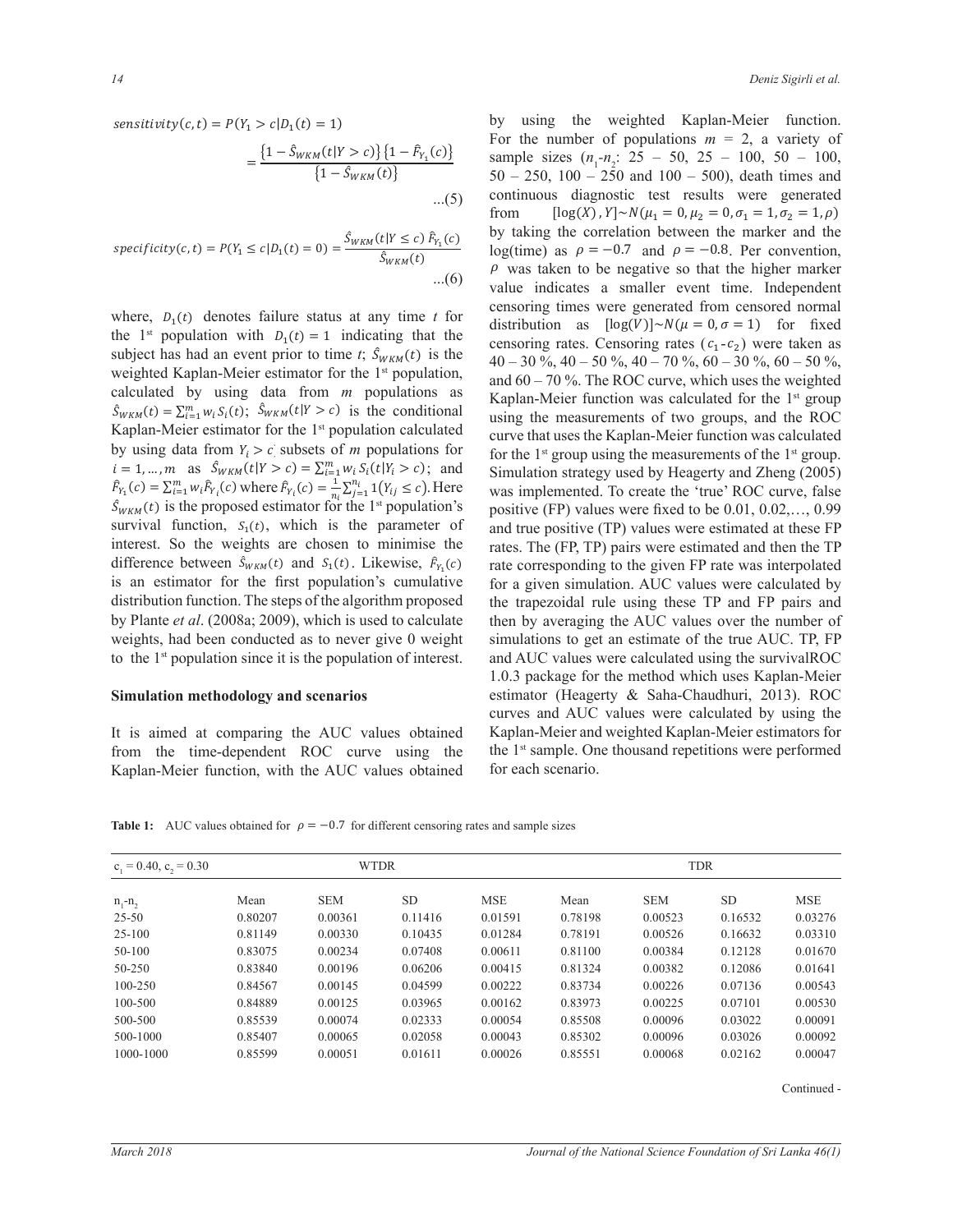|  | - continued from page 14 |  |  |  |
|--|--------------------------|--|--|--|
|--|--------------------------|--|--|--|

| $c_1 = 0.40, c_2 = 0.50$    | <b>WTDR</b> |             |            |                      | <b>TDR</b> |            |            |                      |
|-----------------------------|-------------|-------------|------------|----------------------|------------|------------|------------|----------------------|
| $n_1 - n_2$                 | Mean        | <b>SEM</b>  | ${\rm SD}$ | <b>MSE</b>           | Mean       | <b>SEM</b> | ${\rm SD}$ | <b>MSE</b>           |
| $25 - 50$                   | 0.79752     | 0.00375     | 0.11850    | 0.01738              | 0.78491    | 0.00527    | 0.16671    | 0.03279              |
| $25 - 100$                  | 0.81655     | 0.00336     | 0.10618    | 0.01279              | 0.79324    | 0.00529    | 0.16721    | 0.03186              |
| 50-100                      | 0.82790     | 0.00241     | 0.07623    | 0.00658              | 0.81368    | 0.00382    | 0.12085    | 0.01635              |
| 50-250                      | 0.83654     | 0.00200     | 0.06328    | 0.00441              | 0.81648    | 0.00375    | 0.11853    | 0.01490              |
| 100-250                     | 0.84526     | 0.00153     | 0.04827    | 0.00243              | 0.84006    | 0.00227    | 0.07191    | 0.00541              |
| 100-500                     | 0.84796     | 0.00130     | 0.04116    | 0.00181              | 0.83955    | 0.00228    | 0.07212    | 0.00636              |
| 500-500                     | 0.85520     | 0.00078     | 0.02472    | 0.00061              | 0.85524    | 0.00096    | 0.03031    | 0.00092              |
| 500-1000                    | 0.85396     | 0.00069     | 0.02192    | 0.00048              | 0.85275    | 0.00095    | 0.03003    | 0.00091              |
| 1000-1000                   | 0.85588     | 0.00053     | 0.01689    | 0.00029              | 0.85552    | 0.00068    | 0.02148    | 0.00046              |
| $c_1 = 0.40$ , $c_2 = 0.70$ |             | <b>WTDR</b> |            |                      |            | <b>TDR</b> |            |                      |
| $n_1 - n_2$                 | Mean        | <b>SEM</b>  | ${\rm SD}$ | $\operatorname{MSE}$ | Mean       | <b>SEM</b> | ${\rm SD}$ | <b>MSE</b>           |
| $25 - 50$                   | 0.77819     | 0.00413     | 0.13062    | 0.02600              | 0.77763    | 0.00530    | 0.16753    | 0.03415              |
| $25 - 100$                  | 0.80576     | 0.00355     | 0.11230    | 0.01511              | 0.79267    | 0.00516    | 0.16320    | 0.03060              |
| 50-100                      | 0.81739     | 0.00271     | 0.08569    | 0.00881              | 0.81342    | 0.00375    | 0.11856    | 0.01584              |
| 50-250                      | 0.83122     | 0.00235     | 0.07432    | 0.00686              | 0.82158    | 0.00911    | 0.28817    | 0.08413              |
| 100-250                     | 0.84011     | 0.00165     | 0.05206    | 0.00295              | 0.83600    | 0.00242    | 0.07658    | 0.00625              |
| 100-500                     | 0.84795     | 0.00148     | 0.04677    | 0.00225              | 0.83955    | 0.00228    | 0.07206    | 0.00618              |
| 500-500                     | 0.85467     | 0.00084     | 0.02652    | 0.00070              | 0.85525    | 0.00097    | 0.03052    | 0.00093              |
| 500-1000                    | 0.85326     | 0.00076     | 0.02395    | 0.00058              | 0.85267    | 0.00095    | 0.03016    | 0.00092              |
| 1000-1000                   | 0.85588     | 0.00058     | 0.01833    | 0.00034              | 0.85541    | 0.00069    | 0.02181    | 0.00048              |
| $c_1 = 0.60, c_2 = 0.30$    |             | <b>WTDR</b> |            |                      |            | <b>TDR</b> |            |                      |
| $n_1 - n_2$                 | Mean        | <b>SEM</b>  | ${\rm SD}$ | $\operatorname{MSE}$ | Mean       | <b>SEM</b> | ${\rm SD}$ | $\operatorname{MSE}$ |
| $25 - 50$                   | 0.77513     | 0.00453     | 0.14324    | 0.02701              | 0.73191    | 0.00648    | 0.20492    | 0.05731              |
| $25 - 100$                  | 0.78605     | 0.00411     | 0.13009    | 0.02177              | 0.73552    | 0.00634    | 0.20044    | 0.05461              |
| 50-100                      | 0.81470     | 0.00316     | 0.09982    | 0.01165              | 0.76596    | 0.00529    | 0.16714    | 0.03599              |
| 50-250                      | 0.82074     | 0.00010     | 0.08347    | 0.00819              | 0.76194    | 0.00017    | 0.16528    | 0.03610              |
| 100-250                     | 0.83619     | 0.00186     | 0.05885    | 0.00385              | 0.80481    | 0.00351    | 0.11106    | 0.01493              |
| 100-500                     | 0.84118     | 0.00165     | 0.05229    | 0.00295              | 0.80628    | 0.00328    | 0.10368    | 0.01319              |
| 500-500                     | 0.85377     | 0.00087     | 0.02736    | 0.00075              | 0.85197    | 0.00121    | 0.03811    | 0.00147              |
| 500-1000                    | 0.85319     | 0.00075     | 0.02374    | 0.00057              | 0.84912    | 0.00119    | 0.03761    | 0.00146              |
| 1000-1000                   | 0.85556     | 0.00060     | 0.01895    | 0.00036              | 0.85441    | 0.00085    | 0.02702    | 0.00073              |
| $c_1 = 0.60$ , $c_2 = 0.50$ |             | <b>WTDR</b> |            |                      |            | <b>TDR</b> |            |                      |
| $n_1 - n_2$                 | Mean        | <b>SEM</b>  | ${\rm SD}$ | $\operatorname{MSE}$ | Mean       | <b>SEM</b> | ${\rm SD}$ | <b>MSE</b>           |
| $25 - 50$                   | 0.76811     | 0.00488     | 0.15426    | 0.03147              | 0.73798    | 0.00633    | 0.20030    | 0.05397              |
| $25 - 100$                  | 0.77560     | 0.00449     | 0.14204    | 0.02659              | 0.73138    | 0.00649    | 0.20517    | 0.05754              |
| 50-100                      | 0.80122     | 0.00314     | 0.09922    | 0.01282              | 0.75650    | 0.00515    | 0.16289    | 0.03637              |
| 50-250                      | 0.81418     | 0.00290     | 0.09185    | 0.01016              | 0.75916    | 0.00512    | 0.16185    | 0.03552              |
| 100-250                     | 0.83260     | 0.00212     | 0.06707    | 0.00503              | 0.80500    | 0.00355    | 0.11218    | 0.01516              |
| 100-500                     | 0.84014     | 0.00180     | 0.05685    | 0.00347              | 0.81483    | 0.00362    | 0.11436    | 0.01567              |
| 500-500                     | 0.85128     | 0.00101     | 0.03195    | 0.00104              | 0.85093    | 0.00152    | 0.03895    | 0.00154              |
| 500-1000                    | 0.85287     | 0.00080     | 0.02535    | 0.00065              | 0.84910    | 0.00119    | 0.03768    | 0.00147              |
| 1000-1000                   | 0.85529     | 0.00063     | 0.02003    | 0.00040              | 0.85440    | 0.00085    | 0.02698    | 0.00073              |
| $c_1 = 0.60$ , $c_2 = 0.70$ |             | <b>WTDR</b> |            |                      |            | <b>TDR</b> |            |                      |
| $n_1 - n_2$                 | Mean        | <b>SEM</b>  | ${\rm SD}$ | ${\rm MSE}$          | Mean       | <b>SEM</b> | ${\rm SD}$ | <b>MSE</b>           |
| $25 - 50$                   | 0.75523     | 0.00497     | 0.15707    | 0.03477              | 0.74033    | 0.00628    | 0.19874    | 0.05280              |
| $25 - 100$                  | 0.77152     | 0.00461     | 0.14568    | 0.02831              | 0.73832    | 0.00635    | 0.20077    | 0.05408              |
| 50-100                      | 0.78799     | 0.00356     | 0.11266    | 0.01728              | 0.76157    | 0.00522    | 0.16513    | 0.03613              |
| 50-250                      | 0.81289     | 0.00306     | 0.09675    | 0.01120              | 0.76370    | 0.00531    | 0.16788    | 0.03664              |
| 100-250                     | 0.82924     | 0.00207     | 0.06560    | 0.00501              | 0.80407    | 0.00344    | 0.10868    | 0.01448              |
| 100-500                     | 0.84018     | 0.00180     | 0.05692    | 0.00349              | 0.81524    | 0.00335    | 0.10585    | 0.01284              |
| 500-500                     | 0.85199     | 0.00099     | 0.03136    | 0.00100              | 0.85197    | 0.00121    | 0.03811    | 0.00147              |
| 500-1000                    | 0.85178     | 0.00088     | 0.02776    | 0.00079              | 0.84911    | 0.00120    | 0.03787    | 0.00148              |
| 1000-1000                   | 0.85491     | 0.00068     | 0.02153    | 0.00046              | 0.85442    | 0.00085    | 0.02681    | 0.00072              |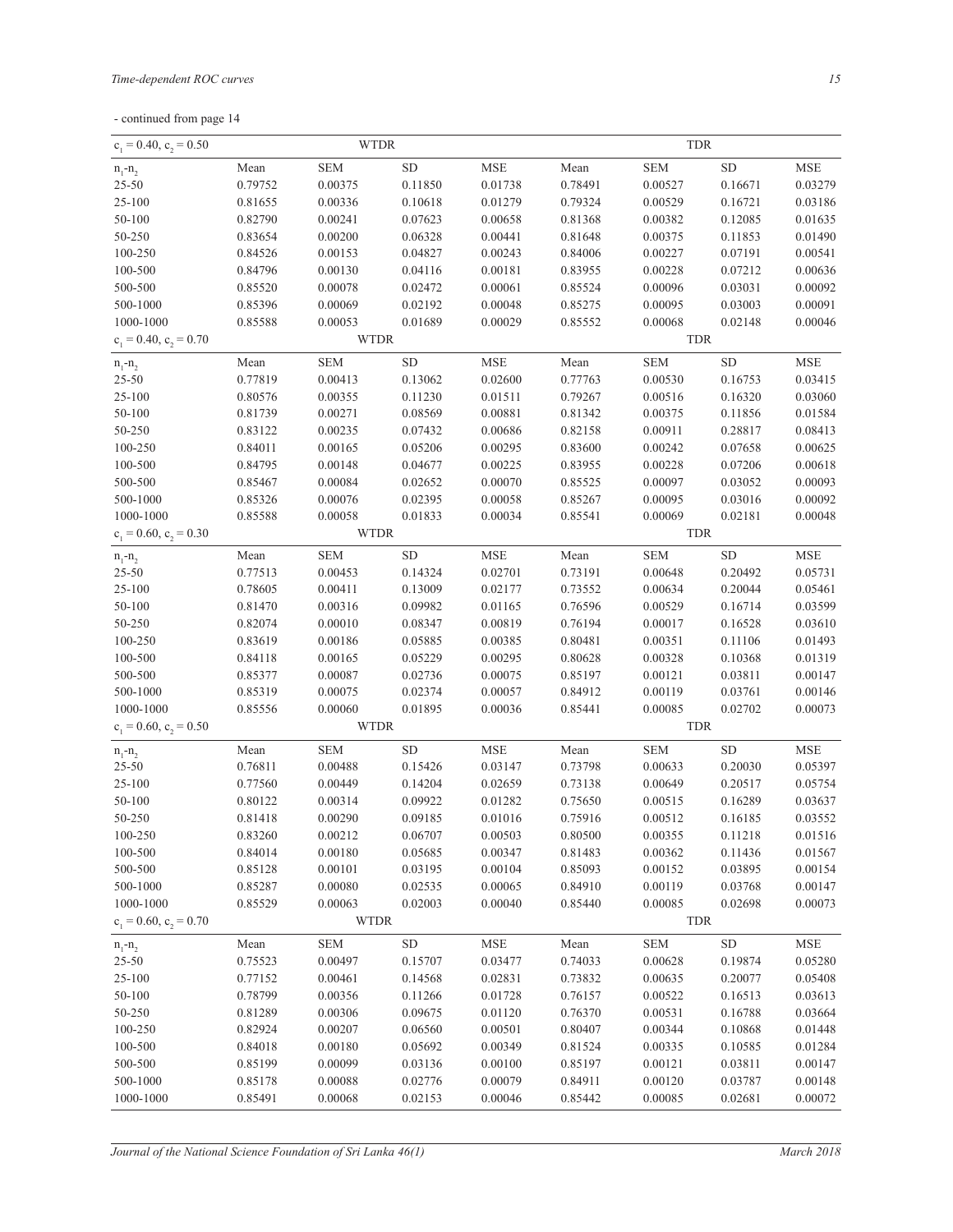| $c_1 = 0.40$ , $c_2 = 0.30$<br><b>WTDR</b> |         |             | <b>TDR</b>  |                      |         |                |            |                      |
|--------------------------------------------|---------|-------------|-------------|----------------------|---------|----------------|------------|----------------------|
| $n_1 - n_2$                                | Mean    | ${\bf SEM}$ | ${\rm SD}$  | $\operatorname{MSE}$ | Mean    | ${\hbox{SEM}}$ | ${\rm SD}$ | <b>MSE</b>           |
| $25 - 50$                                  | 0.84973 | 0.00328     | 0.10387     | 0.01414              | 0.83168 | 0.00495        | 0.15646    | 0.02980              |
| 25-100                                     | 0.85961 | 0.00267     | 0.08456     | 0.00918              | 0.83462 | 0.00469        | 0.14826    | 0.02688              |
| 50-100                                     | 0.88167 | 0.00196     | 0.06183     | 0.00435              | 0.85954 | 0.00356        | 0.11252    | 0.01469              |
| 50-250                                     | 0.88223 | 0.00174     | 0.05502     | 0.00353              | 0.85544 | 0.00353        | 0.11153    | 0.01486              |
| 100-250                                    | 0.89367 | 0.00117     | 0.03704     | 0.00149              | 0.88590 | 0.00194        | 0.06150    | 0.00413              |
| 100-500                                    | 0.89747 | 0.00105     | 0.03312     | 0.00115              | 0.88550 | 0.00192        | 0.06064    | 0.00386              |
| 500-500                                    | 0.90309 | 0.00059     | 0.01866     | 0.00035              | 0.90223 | 0.00077        | 0.02427    | 0.00060              |
| 500-1000                                   | 0.90344 | 0.00054     | 0.01701     | 0.00029              | 0.90150 | 0.00076        | 0.02411    | 0.00059              |
| 1000-1000                                  | 0.90438 | 0.00039     | 0.01227     | 0.00015              | 0.90393 | 0.00050        | 0.01578    | 0.00025              |
| $c_1 = 0.40$ , $c_2 = 0.50$                |         |             | <b>WTDR</b> |                      |         |                | <b>TDR</b> |                      |
| $n_1 - n_2$                                | Mean    | <b>SEM</b>  | ${\rm SD}$  | $\operatorname{MSE}$ | Mean    | <b>SEM</b>     | ${\rm SD}$ | $\operatorname{MSE}$ |
| $25 - 50$                                  | 0.84852 | 0.00332     | 0.10508     | 0.01419              | 0.83496 | 0.00488        | 0.15436    | 0.02867              |
| 25-100                                     | 0.85616 | 0.00282     | 0.08908     | 0.01029              | 0.83376 | 0.00484        | 0.15316    | 0.02847              |
| 50-100                                     | 0.87354 | 0.00211     | 0.06665     | 0.00541              | 0.86126 | 0.00331        | 0.10477    | 0.01286              |
| 50-250                                     | 0.87998 | 0.00178     | 0.05623     | 0.00377              | 0.85864 | 0.00337        | 0.10641    | 0.01344              |
| 100-250                                    | 0.89125 | 0.00125     | 0.03937     | 0.00173              | 0.88474 | 0.00192        | 0.06086    | 0.00410              |
| 100-500                                    | 0.89607 | 0.00119     | 0.03772     | 0.00150              | 0.88677 | 0.00188        | 0.05947    | 0.00386              |
| 500-500                                    | 0.90262 | 0.00062     | 0.01974     | 0.00039              | 0.90221 | 0.00077        | 0.02442    | 0.00060              |
| 500-1000                                   | 0.90394 | 0.00054     | 0.01703     | 0.00029              | 0.90252 | 0.00074        | 0.02329    | 0.00055              |
| 1000-1000                                  | 0.90403 | 0.00042     | 0.01334     | 0.00018              | 0.90345 | 0.00051        | 0.01613    | 0.00026              |
| $c_1 = 0.40, c_2 = 0.70$                   |         |             | <b>WTDR</b> |                      |         | <b>TDR</b>     |            |                      |
| $n_1 - n_2$                                | Mean    | <b>SEM</b>  | ${\rm SD}$  | $\operatorname{MSE}$ | Mean    | <b>SEM</b>     | ${\rm SD}$ | <b>MSE</b>           |
| $25 - 50$                                  | 0.83973 | 0.00340     | 0.10752     | 0.01578              | 0.83010 | 0.00486        | 0.15353    | 0.02912              |
| 25-100                                     | 0.84548 | 0.00336     | 0.10617     | 0.01477              | 0.83741 | 0.00469        | 0.14841    | 0.02654              |
| $50 - 100$                                 | 0.86063 | 0.00256     | 0.08105     | 0.00851              | 0.85814 | 0.00345        | 0.10911    | 0.01406              |
| 50-250                                     | 0.87896 | 0.00186     | 0.05887     | 0.00413              | 0.86227 | 0.00326        | 0.10313    | 0.01243              |
| 100-250                                    | 0.88855 | 0.00137     | 0.04319     | 0.00213              | 0.88421 | 0.00186        | 0.05895    | 0.00389              |
| 100-500                                    | 0.89135 | 0.00122     | 0.03856     | 0.00166              | 0.88444 | 0.00185        | 0.05843    | 0.00382              |
| 500-500                                    | 0.90183 | 0.00067     | 0.02112     | 0.00045              | 0.90222 | 0.00077        | 0.02437    | 0.00060              |
| 500-1000                                   | 0.90225 | 0.00060     | 0.01885     | 0.00036              | 0.90120 | 0.00075        | 0.02377    | 0.00058              |
| 1000-1000                                  | 0.90430 | 0.00046     | 0.01452     | 0.00021              | 0.90391 | 0.00052        | 0.01660    | 0.00028              |
| $c_1 = 0.60, c_2 = 0.30$                   |         |             | <b>WTDR</b> |                      |         | <b>TDR</b>     |            |                      |
| $n_1 - n_2$                                | Mean    | <b>SEM</b>  | ${\rm SD}$  | <b>MSE</b>           | Mean    | <b>SEM</b>     | ${\rm SD}$ | <b>MSE</b>           |
| $25 - 50$                                  | 0.80253 | 0.00443     | 0.14007     | 0.03005              | 0.76039 | 0.00643        | 0.20348    | 0.06220              |
| $25 - 100$                                 | 0.83423 | 0.00426     | 0.13484     | 0.02314              | 0.77237 | 0.00656        | 0.20758    | 0.06056              |
| 50-100                                     | 0.85680 | 0.00287     | 0.09074     | 0.01052              | 0.81170 | 0.00513        | 0.16217    | 0.03493              |
| 50-250                                     | 0.86569 | 0.00243     | 0.07688     | 0.00743              | 0.81060 | 0.00508        | 0.16057    | 0.03462              |
| $100 - 250$                                | 0.88467 | 0.00156     | 0.04946     | 0.00284              | 0.85629 | 0.00303        | 0.09594    | 0.01154              |
| 100-500                                    | 0.88797 | 0.00154     | 0.04867     | 0.00265              | 0.85366 | 0.00343        | 0.10838    | 0.01434              |
| 500-500                                    | 0.90202 | 0.00069     | 0.02181     | 0.00048              | 0.89931 | 0.00096        | 0.03037    | 0.00095              |
| 500-1000                                   | 0.90197 | 0.00063     | 0.02006     | 0.00041              | 0.89795 | 0.00098        | 0.03093    | 0.00100              |
| 1000-1000                                  | 0.90356 | 0.00051     | 0.01612     | 0.00026              | 0.90193 | 0.00069        | 0.02168    | 0.00048              |
| $c_1 = 0.60$ , $c_2 = 0.50$                |         |             | <b>WTDR</b> |                      |         |                | TDR        |                      |
| $n_1 - n_2$                                | Mean    | <b>SEM</b>  | ${\rm SD}$  | $\operatorname{MSE}$ | Mean    | <b>SEM</b>     | ${\rm SD}$ | <b>MSE</b>           |
| $25 - 50$                                  | 0.79308 | 0.00481     | 0.15195     | 0.03556              | 0.76148 | 0.00643        | 0.20320    | 0.06183              |
| $25 - 100$                                 | 0.81490 | 0.00448     | 0.14163     | 0.02813              | 0.76236 | 0.00648        | 0.20479    | 0.06222              |
| $50 - 100$                                 | 0.85437 | 0.00355     | 0.11221     | 0.01512              | 0.81986 | 0.00520        | 0.16437    | 0.03419              |
| 50-250                                     | 0.86280 | 0.00311     | 0.09838     | 0.01143              | 0.81877 | 0.00512        | 0.16202    | 0.03361              |
| 100-250                                    | 0.87963 | 0.00159     | 0.05026     | 0.00315              | 0.85438 | 0.00293        | 0.09275    | 0.01113              |
|                                            |         |             |             |                      |         |                |            |                      |

Continued -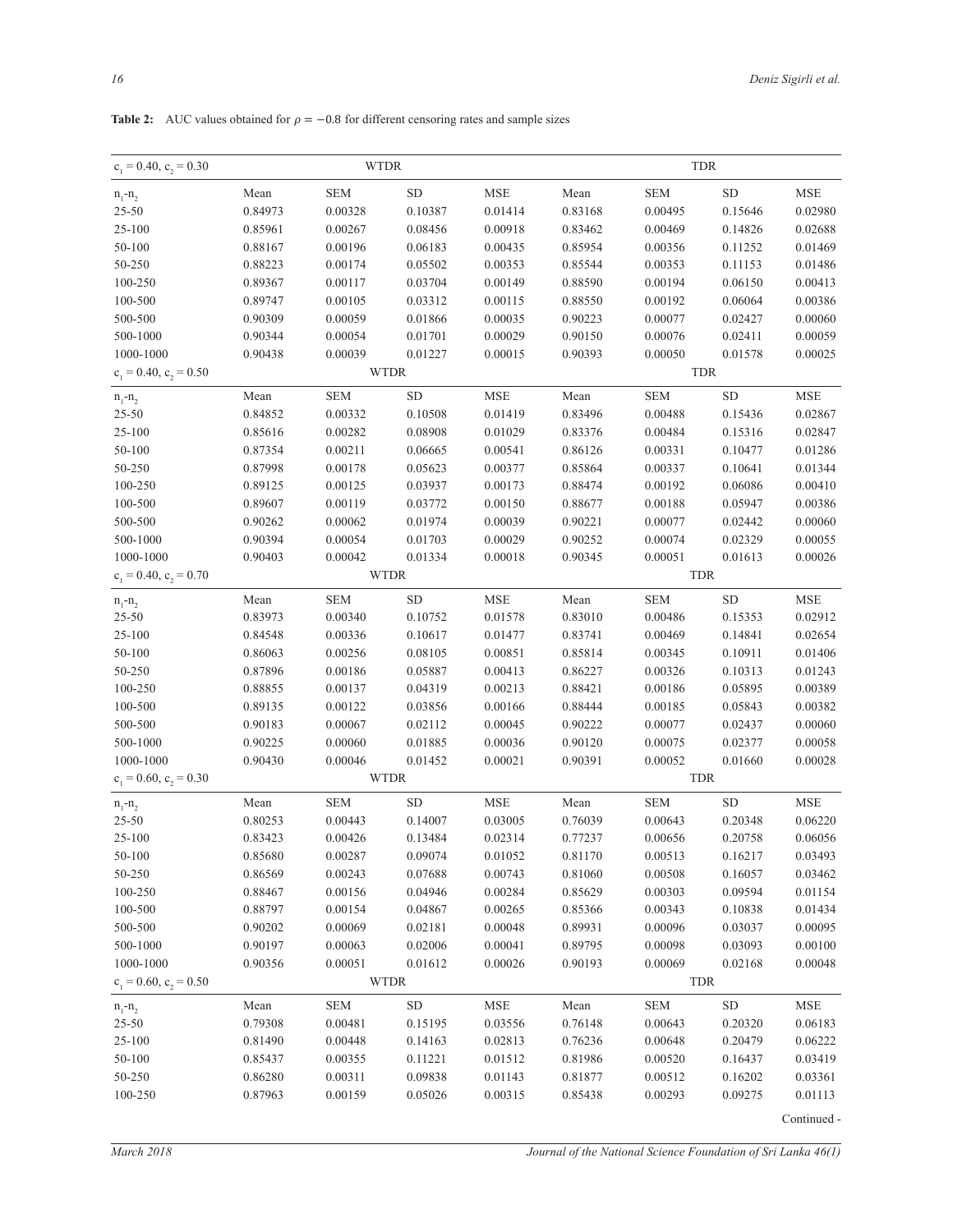|  | - continued from page 16 |  |  |  |
|--|--------------------------|--|--|--|
|--|--------------------------|--|--|--|

| $c_1 = 0.60$ , $c_2 = 0.50$ |         | <b>WTDR</b> |           |            |            | <b>TDR</b> |           |            |  |
|-----------------------------|---------|-------------|-----------|------------|------------|------------|-----------|------------|--|
| $n_1 - n_2$                 | Mean    | <b>SEM</b>  | <b>SD</b> | <b>MSE</b> | Mean       | <b>SEM</b> | <b>SD</b> | <b>MSE</b> |  |
| 100-500                     | 0.88618 | 0.00156     | 0.04920   | 0.00276    | 0.85619    | 0.00303    | 0.09568   | 0.01150    |  |
| 500-500                     | 0.90122 | 0.00073     | 0.02301   | 0.00054    | 0.89931    | 0.00096    | 0.03038   | 0.00095    |  |
| 500-1000                    | 0.90197 | 0.00063     | 0.02006   | 0.00041    | 0.89795    | 0.00098    | 0.03093   | 0.00100    |  |
| 1000-1000                   | 0.90214 | 0.00052     | 0.01638   | 0.00027    | 0.90094    | 0.00069    | 0.02174   | 0.00049    |  |
| $c_1 = 0.60$ , $c_2 = 0.70$ |         | <b>WTDR</b> |           |            | <b>TDR</b> |            |           |            |  |
| $n_1 - n_2$                 | Mean    | <b>SEM</b>  | <b>SD</b> | <b>MSE</b> | Mean       | <b>SEM</b> | <b>SD</b> | <b>MSE</b> |  |
| $25 - 50$                   | 0.79266 | 0.00496     | 0.15669   | 0.03709    | 0.76334    | 0.00642    | 0.20290   | 0.06112    |  |
| $25 - 100$                  | 0.81356 | 0.00456     | 0.14423   | 0.02909    | 0.77114    | 0.00644    | 0.20357   | 0.05925    |  |
| 50-100                      | 0.84163 | 0.00341     | 0.10791   | 0.01562    | 0.81065    | 0.0051     | 0.16132   | 0.03485    |  |
| 50-250                      | 0.85728 | 0.00307     | 0.09705   | 0.01166    | 0.81300    | 0.00512    | 0.16202   | 0.03464    |  |
| 100-250                     | 0.87249 | 0.00186     | 0.05888   | 0.00450    | 0.85417    | 0.00296    | 0.09375   | 0.01134    |  |
| 100-500                     | 0.88230 | 0.00169     | 0.05333   | 0.00334    | 0.85406    | 0.00295    | 0.09341   | 0.01128    |  |
| 500-500                     | 0.90001 | 0.00079     | 0.02484   | 0.00064    | 0.89931    | 0.00096    | 0.03044   | 0.00096    |  |
| 500-1000                    | 0.90184 | 0.00063     | 0.02006   | 0.00041    | 0.89795    | 0.00098    | 0.03093   | 0.00100    |  |
| 1000-1000                   | 0.90354 | 0.00055     | 0.01725   | 0.00030    | 0.90266    | 0.00068    | 0.02155   | 0.00047    |  |



**Figure 1:** Cumulative/dynamic ROC curves for different censoring rates and different rho values (WKME: time-dependent ROC curves which use weighted Kaplan-Meier estimation, KME: time-dependent ROC curves which use Kaplan-Meier edived which due weighted response restaudion, rather with dependence of  $\epsilon_1$ : censoring rate for group 2).

 $S_{\rm{SUSY}}$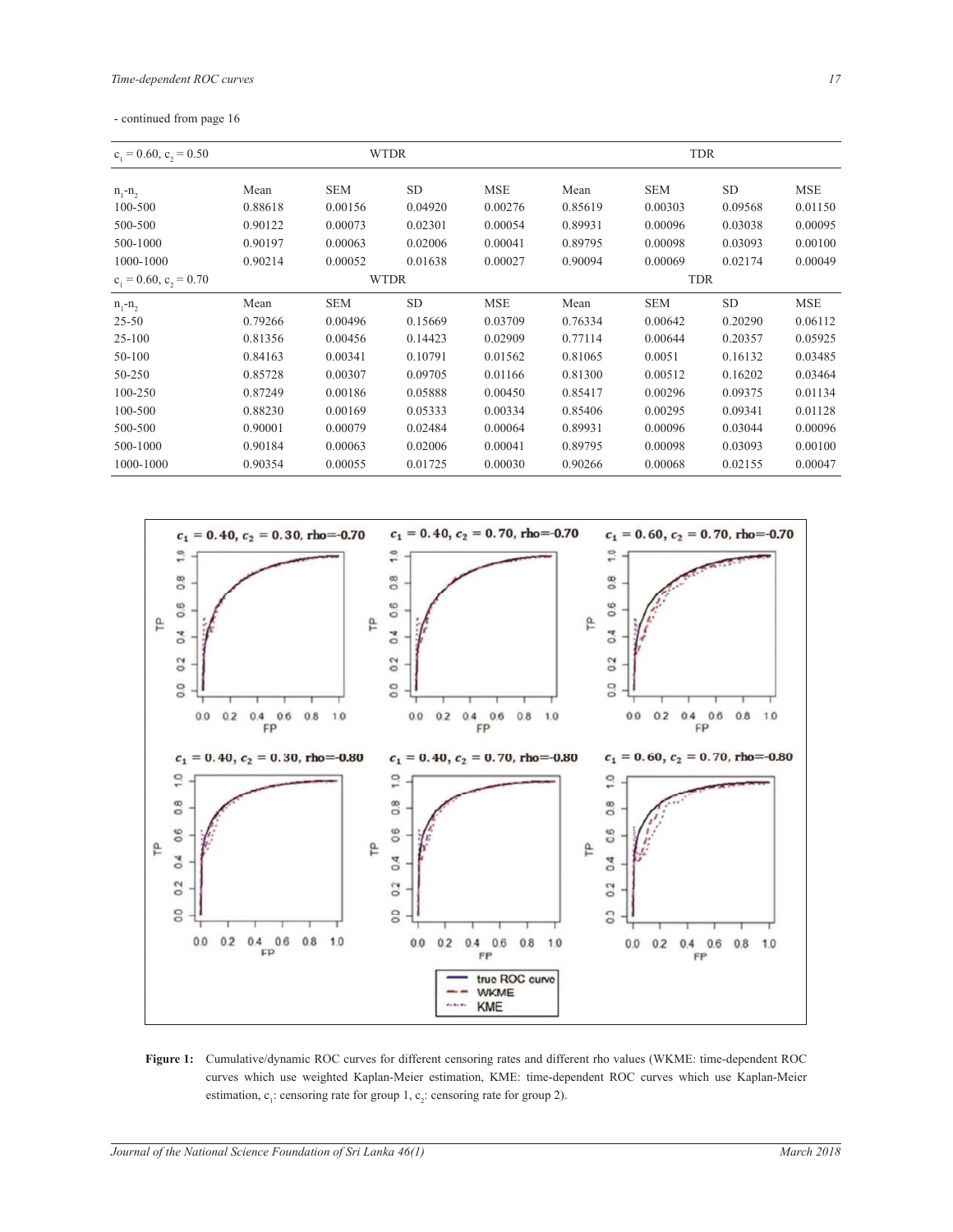### Simulation results  $\mathcal{M}^{\mathcal{M}}$

Mean, standard deviation (SD), standard error of mean Mean, standard deviation (SD), standard error or mean solution in the standard error or mean sequate error (MSE) for the estimate of  $AUC(t)$ , for  $log(t) = 1$  and for the data generated with<br>discovered to the state of different second since seems. different censoring rates and different sample sizes were calculated. The simulation results for  $\rho = -0.7$  are given By us: in Table 1 and for  $\rho = -0.8$  in Table 2. The real AUC a significant values were 0.855 for  $\rho = -0.7$  and 0.905 for  $\rho = -0.8$ . a significant mark ܨ ୀଵ Mean, standard deviation (SD), standard error of mea ߩ<sup>ଶ</sup> ൌ െͲǤͺ ܿ<sup>ଵ</sup> െ ܿ<sup>ଶ</sup> ൌ ͲǤͶͲ െ ͲǤ͵Ͳ ܿ<sup>ଵ</sup> െ ܿ<sup>ଶ</sup> ൌ ͲǤͶͲ െ ͲǤͲ

ROC curve plots for  $n_1 = 100$ ,  $n_2 = 250$ ;  $\rho_1 = -0.7$ ,  $\rho_2 = -0.8$ ;  $c_1 - c_2 = 0.40 - 0.30$ ,  $c_1 - c_2 = 0.40 - 0.70$ <br>to be signal  $p_2 = 0.3$ ,  $c_1 + c_2 = 0.16$   $-0.70$  are given in Figure 1.

# A real application

## *Patients*

Data from 24 patients with carcinoma of the ampulla of Vater (mean  $\pm$  standard deviation age: 59.92  $\pm$ 13.55; 11 males and 13 females) and 30 patients with  $\frac{\text{was presented}}{\text{shown that } BOC}$  curves the adenocarcinoma of the pancreatic head (mean ± standard deviation age:  $58.10 \pm 13.22$ ; 22 males and 8 females) were examined retrospectively (Uludag University ethical committee no: 2016-2/34). The Kaplan-Meier mean survival times were 24.32 months [standard error: 2.86; 95 % CI:  $(18.71 - 29.94)$ ] for the ampullary cancer patients and  $24.38$  months [standard error:  $4.30$ ;  $95\%$  CI:  $(15.95 - 32.81)$  for the patients with adenocarcinoma of the pancreatic head.

Ampullary cancer (i.e., carcinoma of the ampulla of correlation Vater) is a fairly rare pancreatic cancer that starts at the location where the bile duct and the pancreatic duct meet situation where  $\rho = -0.7$  than  $\rho = -0.8$ and empty into the duodenum (the ampulla of Vater). It has been aimed at assessing the value of the preoperative plasma CA 19-9 level in predicting the mortality of lincreased, both for the AUC values obtain<br>matched Kenlan Maier function and for ampullary cancer patients and to examine the proper cutoff points for the CA 19-9 level by using weighted timedependent ROC analysis. AUC values and cut-off points dependent rice dilary sister of various and out on points<br>for CA 19-9 for the ampullary cancer dataset (which obtained by using the we has smaller sample size) were estimated by borrowing strength from the second dataset of pancreatic-head cancer patients.

# *Data analysis*

To assess the performance of CA 19-9 across the study period, AUC(*t*) values were calculated for different *t* values with weighted time-dependent ROC (WTDR) and time-dependent ROC (TDR) methods. Bootstrapped variance and 95 % CIs were calculated for the AUC values from 500 bootstrap repetitions of the dataset. The null hypothesis that the AUC did not differ from 0.5 was tested. Cut-off values were determined by means of producing the highest Youden J index for significant AUC (*t*) values. Analyses were performed using R 3.3.0 software (R Core Team, 2013).

# **RESULTS AND DISCUSSION**

By using the WTDR method, CA 19-9 was found to be or  $\rho = -0.8$  in Table 2. The real AUC assignificant marker between the 1<sup>st</sup> and 35<sup>th</sup> months. At a significant marker between the 1<sup>st</sup> and 35<sup>th</sup> months. At early times, the cut-off for the CA 19-9 level was 192, but after one and a half years, this cutoff moved to 138. However, by using the TDR method, CA 19-9 was found  $1.70$  to be significant only from the  $17<sup>th</sup>$  to the  $26<sup>th</sup>$  months. to be significant only from the 17<sup>th</sup> to the 20<sup>th</sup> months.<br>The sensitivity, specificity and cut-off values exhibited variations according to different time points for CA 19-9 (Tables 3 and 4).

In the present study, weighted time-dependent ROC curves that integrated additional data from different populations by using a weighted Kaplan-Meier estimator was presented. From the simulation studies, it was 30 patients with was presenced. From the simulation studies, it was  $\frac{1}{2}$  was shown that ROC curves that were obtained by using weighted Kaplan-Meier method were closer to the real ROC curves and also the AUC values obtained by using  $\frac{1}{2016}$   $\frac{1}{2016}$  The Kaplan-Meier WTDR produced MSE, SEM and SD values that were smaller than those of the TDR curves calculated from the Kaplan-Meier function for all sample sizes and censoring  $\vdots$  rates.  $\frac{1}{\sqrt{2}}$  $1a$   $\infty$ .

 As expected, MSE values decreased as sample sizes increased; however, MSE values also decreased as the correlation between the marker value and the survival time increased. Better results were obtained for the duct and the pancreatic duct meet situation where  $\rho = -0.7$  than  $\rho = -0.8$  for both of the ampullary cancer dataset (which obtained by using the weighted Kaplan-Meier function, the increment of the MSE. However, for the same sample methods. Additionally, as the censoring rates increased, it is observed that the MSE, SEM and SD values also increased, both for the AUC values obtained by using the weighted Kaplan-Meier function and for the AUC values obtained by using the classical Kaplan-Meier function. For the time-dependent ROC curves, which were the censoring rate of the first group  $(c_1)$  had a much larger effect than the censoring rate of the second group  $(c_2)$  on sizes and the same censoring rates for group 1, the weighted time-dependent ROC curves always yielded smaller MSE, SEM and SD values regardless of the value of the second group's censoring rate  $(c_2)$ . Moreover, the differences between the MSE, SEM and SD values for the WTDR and the TDR methods became more apparent as  $c_1$  increased from 0.40 to 0.60. In large sample sizes, an improvement was seen in the performances of both methods; however the MSE, SEM and SD values were still smaller for the weighted time-dependent ROC curves.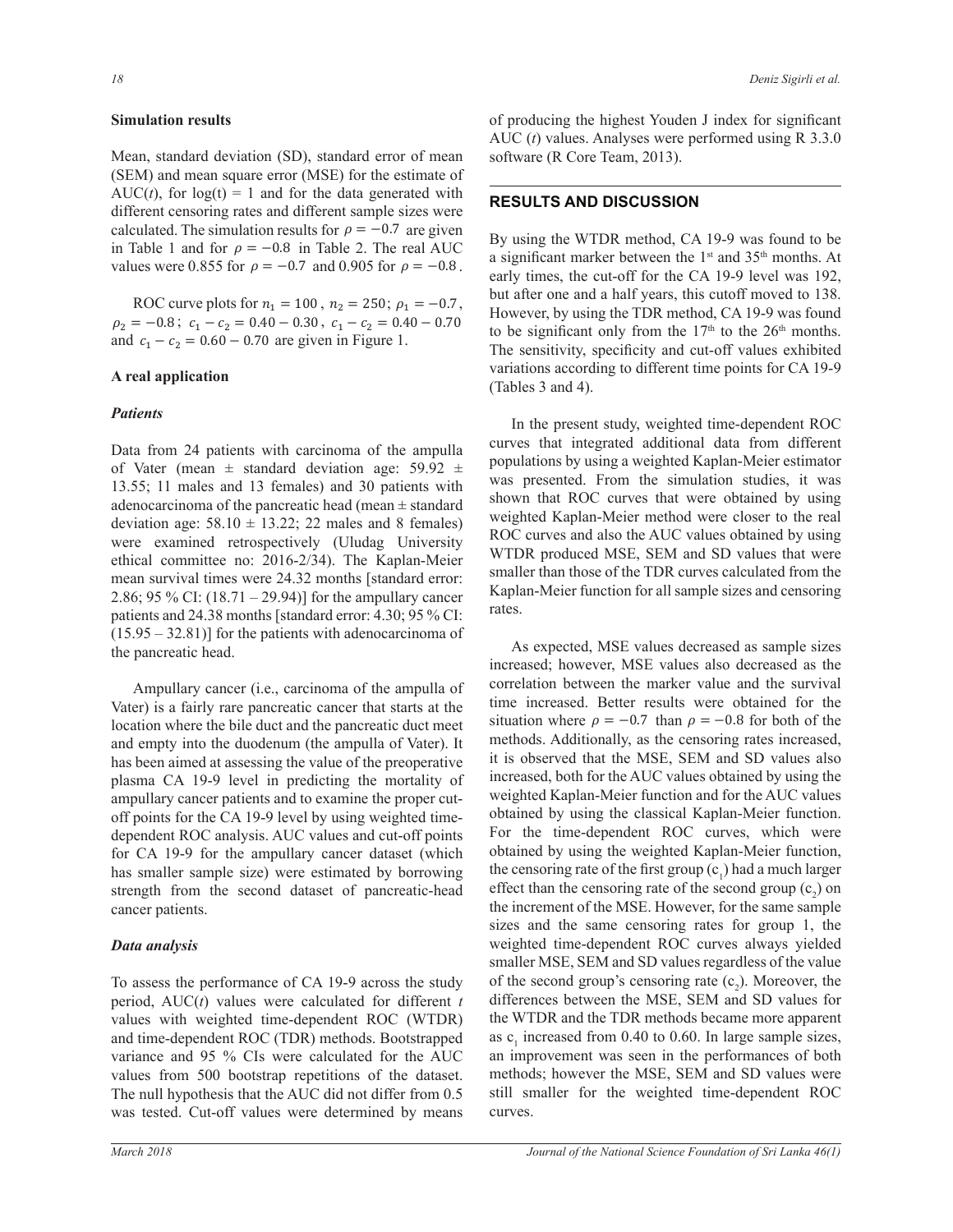| Time (month) | <b>AUC</b> | p value      | $Cut-off$ | Youden J | Sensitivity | Specificity |
|--------------|------------|--------------|-----------|----------|-------------|-------------|
| 1            | 0.818      | ${}_{0.001}$ | 192       | 0.818    | 1.00        | 0.818       |
| $2 - 4$      | 0.932      | ${}_{0.001}$ | 192       | 0.841    | 0.984       | 0.857       |
| $5 - 12$     | 0.965      | ${}_{0.001}$ | 192       | 0.896    | 1.00        | 0.896       |
| 13           | 0.950      | ${}_{0.001}$ | 192       | 0.885    | 0.981       | 0.904       |
| $14 - 16$    | 0.904      | ${}_{0.001}$ | 192       | 0.788    | 0.886       | 0.901       |
| $17 - 18$    | 0.903      | ${}_{0.001}$ | 138.19    | 0.841    | 0.888       | 0.954       |
| $19 - 26$    | 0.878      | 0.008        | 138.19    | 0.837    | 0.854       | 0.984       |
| $27 - 34$    | 0.835      | 0.038        | 138.19    | 0.508    | 0.532       | 0.977       |
| 35           | 0.817      | 0.023        | 138.19    | 0.477    | 0.477       | 1.000       |

**Table 3:** AUCs and related p values for CA 19-9 in different time points obtained by WTDR

**Table 4:** AUCs and related p values for CA 19-9 in different time points obtained by TDR

| Time (month) | AUC   | p value | Cut-off                  | Youden J | Sensitivity | Specificity |
|--------------|-------|---------|--------------------------|----------|-------------|-------------|
|              | 0.761 | 0.054   | $\overline{\phantom{a}}$ | ۰        | ۰           |             |
| $2 - 4$      | 0.610 | 0.248   | $\overline{\phantom{a}}$ | -        | ۰           | -           |
| $5 - 16$     | 0.767 | 0.071   | $\overline{\phantom{a}}$ | -        | ۰           | -           |
| $17 - 26$    | 0.837 | 0.012   | 192                      | 0.697    | 0.697       | 1.00        |
| $27 - 33$    | 0.722 | 0.057   | $\overline{\phantom{a}}$ | -        | -           | ۰           |

Time-dependent ROC curves provide information about the time interval in which a diagnostic test or marker is most reliable and how reliable it is within that time interval. They also illuminate changes in the discriminative ability of the diagnostic test from the start of the study across the observation period. When there are additional data from similar populations, MAMSE weighted Kaplan-Meier estimator proposed by Plante (2009) generates smoother ROC curves. Plante (2009) suggested using bootstrapping techniques for obtaining standard errors and confidence intervals of the weighted Kaplan-Meier estimators. In the present study, a weighted Kaplan-Meier estimator has been used to generate timedependent ROC curves and to estimate AUC values in pancreatic cancer patients with regard to CA 19-9, and p values and confidence intervals of AUC values were obtained for that real data. Differences in AUC values as well as cut-offs, sensitivity and specificity emerged for the two approaches. As the sample size increased for the WTDR curves, information on more time intervals has been obtained.

 The usage of the weighted Kaplan-Meier function in ROC curves was investigated and it was applied to a real data example. The results were comparable to those from simulation studies. Time-dependent ROC curves using weighted Kaplan-Meier functions would be useful in practice, especially when sample sizes are small. For large censoring rates the sample size for the conditional survival functions may be small. Since the sample size

has been increased by borrowing strength from the other population, the weighted Kaplan-Meier estimate gave smoother ROC curves.

## **REFERENCES**

- 1. Akritas M. (1994). Nearest neighbor estimation of a bivariate distribution under random censoring. *The Annals RI6WDWLVWLFV***22**(3): 1299 – 1327. DOI: https://doi.org/10.1214/aos/1176325630
- 2. Blanche P., Dartigues J.F. & Jacqmin-Gadda H. (2013a). Review and comparison of ROC curve estimators for a time-dependent outcome with marker-dependent censoring. *Biometrical Journal* **55**(5): 687 – 704. DOI: https://doi.org/10.1002/bimj.201200045
- 3. Blanche P., Latouche A. & Viallon V. (2013b). Timedependent AUC with right-censored data: a survey. *Risk*  Assessment and Evaluation of Predictions 15: 239 – 251. DOI: https://doi.org/10.1007/978-1-4614-8981-8\_11
- 4. Cai T., Pepe M.S., Lumley T., Zheng Y. & Jenney N.S.  $(2003)$ . The sensitivity and specificity of markers for event times. *UW Biostatistics Working Paper Series. Working Paper 188*. University of Washington, USA.
- 5. Cai T., Pepe M.S., Zheng Y., Lumley T. & Jenny N.S.  $(2006)$ . The sensitivity and specificity of markers for event times. *Biostatistics* **7**(2): 182 – 197. DOI: https://doi.org/10.1093/biostatistics/kxi047
- 6. Cai T., Gerds T.A., Zheng Y. & Chen J. (2011). Robust prediction of t-year survival with data from multiple studies*. Biometrics* **67**(2): 436 – 444. DOI: https://doi.org/10.1111/j.1541-0420.2010.01462.x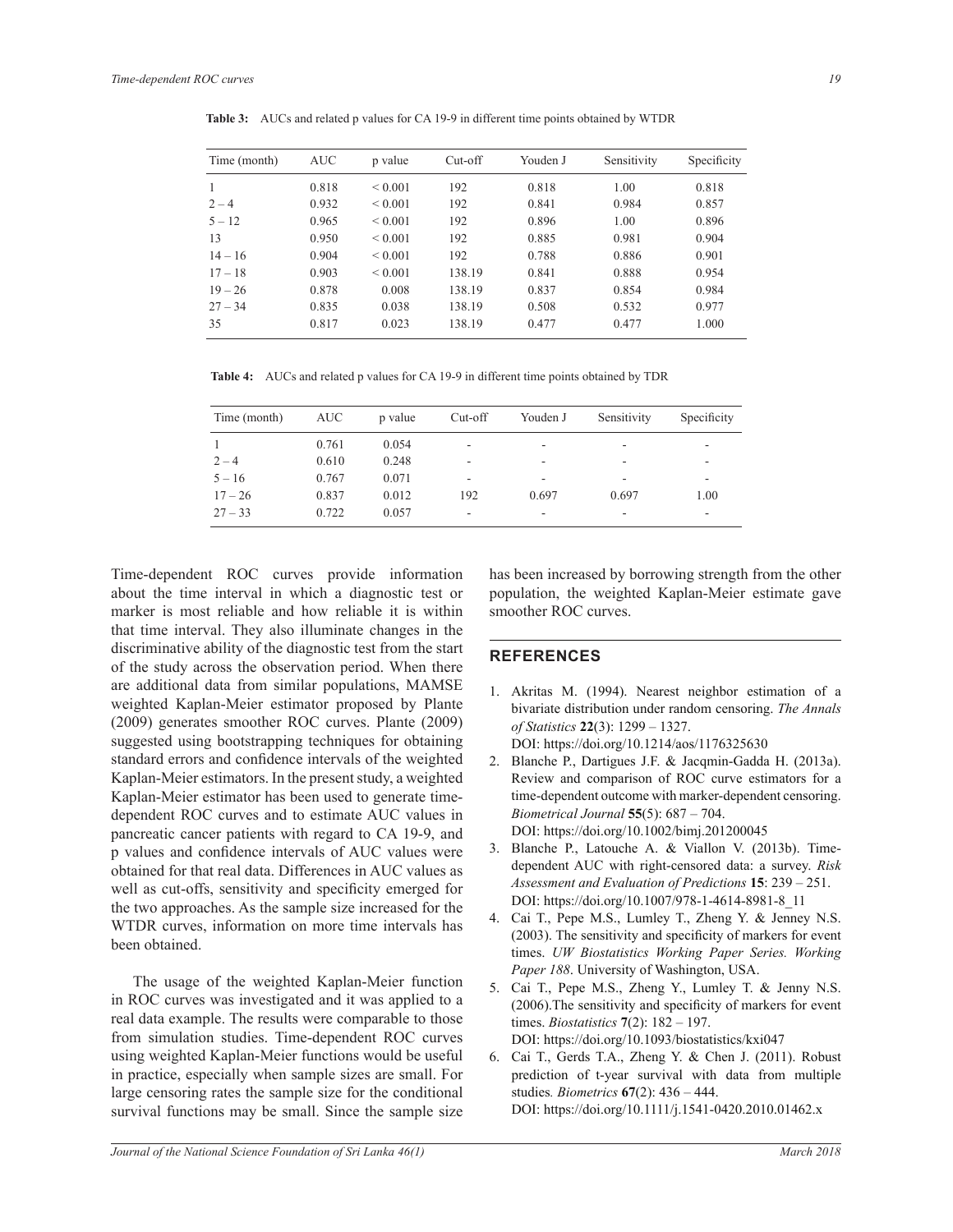- 7. Chambless L.E. & Diao G. (2006). Estimation of timedependent area under the ROC curve for long-term risk prediction*. Statistics in Medicine* **25**(20): 3474 – 3486. DOI: https://doi.org/10.1002/sim.2299
- 8. Campbell G. (1994). Advances in statistical methodology for the evaluation of diagnostic and laboratory tests. *Statistics in Medicine* **13**: 499 – 508. DOI: https://doi.org/10.1002/sim.4780130513
- 9. Chiang C.T. & Hung H. (2010). Non-parametric estimation for time-dependent AUC. Journal of Statistical Planning and Inference **140**(5): 1162 – 1174. DOI: https://doi.org/10.1016/j.jspi.2009.10.012
- 10. Etzioni R., Pepe M., Longton G., Hu C. & Goodman G. (1999). Incorporating the time dimension in receiver operating characteristic curves: a case study of prostate cancer*. Medical Decision Making Journal* **19**(3): 242 – 251. DOI: https://doi.org/10.1177/0272989X9901900303
- 11. Hanley J.A. & McNeil B. (1982). The meaning and use of the area under the receiver operating characteristic (ROC) curve. *Radiology* **143**(1): 29 – 36. DOI: https://doi.org/10.1148/radiology.143.1.7063747
- 12. Heagerty P.J., Lumley T. & Pepe M.S. (2000). Timedependent ROC curves for censored survival data and a diagnostic marker. *Biometrics* **56**(2): 337 – 344. DOI: https://doi.org/10.1111/j.0006-341X.2000.00337.x
- 13. Heagerty P.J. & Saha-Chaudhuri P. (2013). Time-dependent ROC curve estimation from censored survival data, *[Package 'survivalROC']. Version 1.0.3.*
- 14. Heagerty P.J. & Zheng Y. (2005). Survival model predictive accuracy and ROC curves. *Biometrics* **61**(1): 92 – 105. DOI: https://doi.org/10.1111/j.0006-341X.2005.030814.x
- 15. Hu F. (1994). Relevance weighted smoothing and a new bootstrap method. *Technical Report*. Department of Statistics, University of British Columbia, USA.
- 16. Hu F. & Zidek J.V. (2002). The weighted likelihood. *Canadian Journal of Statistics* **30**(3): 347 – 371. DOI: https://doi.org/10.2307/3316141
- 17. Hung H. & Chiang C.T. (2010a). Optimal composite markers for time-dependent receiver operating characteristic curves with censored survival data. *Scandinavian Journal of Statistics* **37**(4): 664 – 679.
	- DOI: https://doi.org/10.1111/j.1467-9469.2009.00683.x
- 18. Hung H. & Chiang C.T. (2010b). Estimation methods for time-dependent AUC models with survival data. *Canadian Journal of Statistics* **38**(1): 8 – 26.
- 19. James W. & Stein C. (1961). Estimation with quadratic loss, *Proceedings of the Fourth Berkeley Symposium on Mathematical Statistics and Probability*, volume 1 (ed. J. Neyman), University of California Press, California, USA, pp. 361 – 379.
- 20. Kaplan E.L. & Meier P. (1958). Nonparametric estimation from incomplete observations. Journal of the American *Statistical Association* **53**(282): 457 – 481. DOI: https://doi.org/10.1080/01621459.1958.10501452
- 21. Lambert J. & Chevret S. (2016). Summary measure of discrimination in survival models based on cumulative/ dynamic time-dependent ROC curves. *Statistical Methods in Medical Research* **25**(5): 2088 – 2102.

DOI: https://doi.org/10.1177/0962280213515571

- 22. Li L., Hu B. & Greene T. (2015). A simple method to estimate the time-dependent ROC curve under right censoring. COBRA Preprint Series, Working Paper 114. Available at *http: //biostats.bepress.com/cobra/art114*
- 23. Li S. (2016). Estimating time-dependent ROC curves using data under prevalent sampling. *Statistics in Medicine* **36**(8): 1285 – 1301.

DOI: https://doi.org/10.1002/sim.7184

24. Martinez-Camblor P., Bayon G.F. & Perez-Fernandez S. (2016). Cumulative/dynamic ROC curve estimation. *Journal of Statistical Computation and Simulation* 86(17): 3582 – 3594.

DOI: https://doi.org/10.1080/00949655.2016.1175442

- 25. Pepe M.S. (2003). *The Statistical Evaluation of Medical* Tests for Classification and Prediction. Oxford University Press, UK.
- 26. Pepe M., Zheng Y., Jin Y., Huang Y., Parikh C. & Levy W. (2008). Evaluating the ROC performance of markers for future events. *Lifetime Data Analysis* **14**(1): 86 – 113. DOI: https://doi.org/10.1007/s10985-007-9073-x
- 27. Plante J.F. (2008a). Nonparametric adaptive likelihood weights. *Canadian Journal of Statistics* **36**(3): 443 – 461. DOI: https://doi.org/10.1002/cjs.5550360308
- 28. Plante J.F. (2008b). Calculation of minimum averaged mean squared error (MAMSE) weights *[The MAMSE*  Package]. Version 0.1-1.
- 29. Plante J.F. (2009). About an adaptively weighted Kaplan-Meier estimate. *Lifetime Data Analysis* **15**(3): 295 – 315. DOI: https://doi.org/10.1007/s10985-009-9120-x
- 30. R Core Team (2013). R: A language and environment for statistical computing. R Foundation for Statistical Computing, Vienna, Austria. http://www.R-project.org/
- 31. Rodríguez-Álvarez M.X., Meira-Machado L., Abu-Assi E. & Raposeiras-Roubín S. (2016). Nonparametric estimation of time-dependent ROC curves conditional on a continuous covariate. *Statistics in Medicine* **35**(7): 1090 – 1102. DOI: https://doi.org/10.1002/sim.6769
- 32. Schmid M., Kestler H.A. & Potapov S. (2015). On the validity of time-dependent AUC estimators. *Briefings in Bioinformatics* **16**(1): 153 – 168. DOI: https://doi.org/10.1093/bib/bbt059
- 33. Slate E.H. & Turnbull B.W. (2000). Statistical models for longitudinal biomarkers of disease onset*. Statistics in Medicine* **19**(4): 617 – 637.
- 34. Song X. & Zhou X. (2008). A semiparametric approach for the covariate-specific ROC curve with survival outcome. *Statistica Sinica* 1**8**: 947 – 965.
- 35. Uno H., Cai T., Tian L. & Wei L. (2007). Evaluating prediction rules for t-year survivors with censored regression models. *Journal of the American Statistical Association* **102**(478): 527 – 537.

DOI: https://doi.org/10.1198/016214507000000149

36. Viallon V. & Latouche A. (2011). Discrimination measures for survival outcomes: connection between the AUC and the predictiveness curve. *Biometrical Journal* **53**(2):  $217 - 236$ .

DOI: https://doi.org/10.1002/bimj.201000153